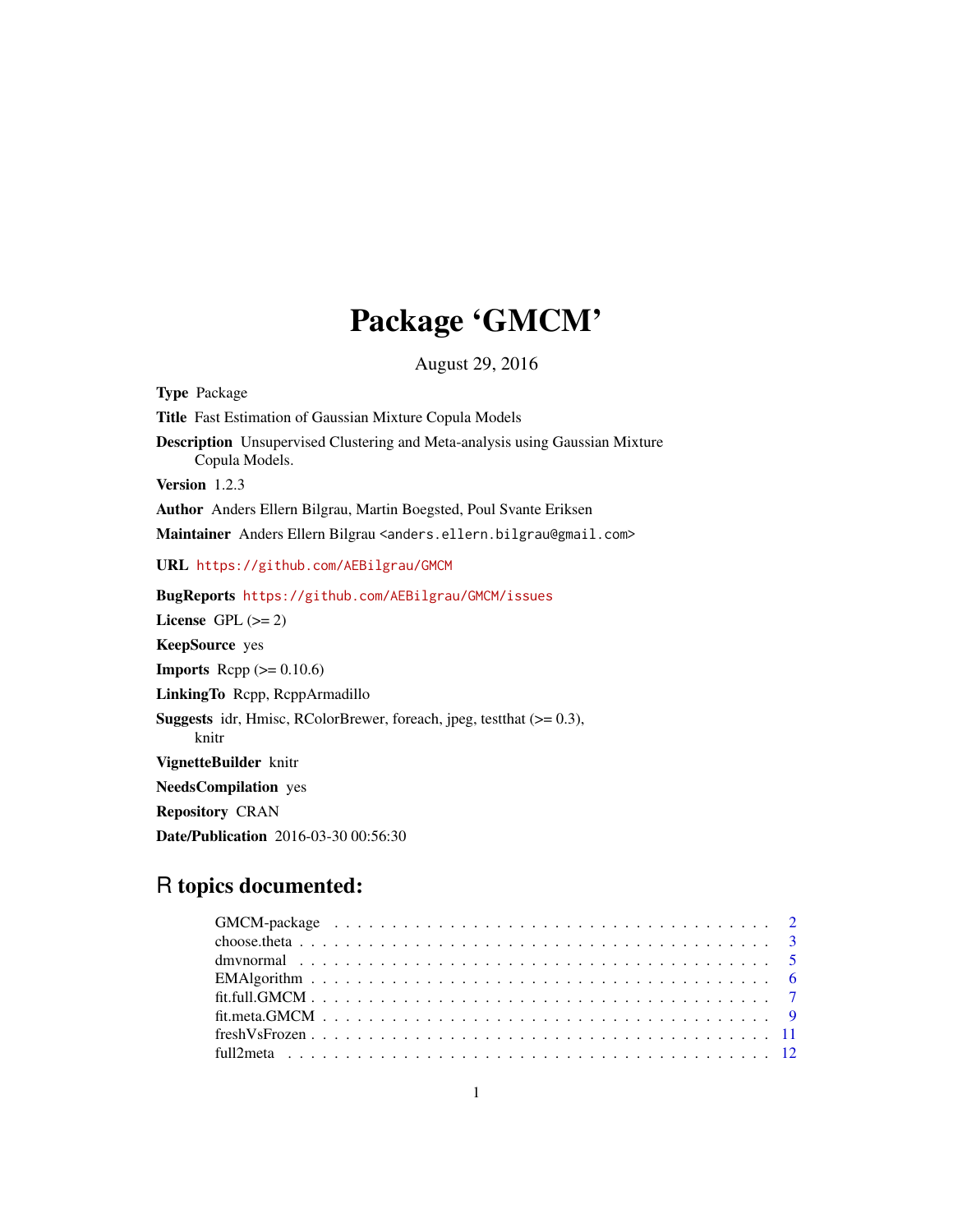# <span id="page-1-0"></span>2 GMCM-package

| Index |  |
|-------|--|
|       |  |
|       |  |
|       |  |
|       |  |
|       |  |
|       |  |

GMCM-package *Fast optimization of Gaussian Mixture Copula Models*

#### Description

Gaussian mixture copula models (GMCM) can be used for unsupervised clustering and meta analysis. In meta analysis, GMCMs can be used to quantify and identify which features which have been reproduce across multiple experiments. This package provides a fast and general implementation of GMCM cluster analysis and serves as an extension of the features available in the idr package.

#### Details

If the meta analysis of Li et al. (2011) is to be performed, the function [fit.meta.GMCM](#page-8-1) is used to identify the maximum likelihood estimate of the special Gaussian mixture copula model (GMCM) defined by Li et al. (2011). The function [get.IDR](#page-12-1) computes the local and adjusted Irreproducible Discovery Rates defined by Li et al. (2011) to determine the level of reproducibility.

Tewari et. al. (2011) proposed using GMCMs as an general unsupervised clustering tool. If such a general unsupervised clustering is needed, like above, the function [fit.full.GMCM](#page-6-1) computes the maximum likelihood estimate of the general GMCM. The function [get.prob](#page-12-2) is used to estimate the class membership probabilities of each observation.

[SimulateGMCMData](#page-17-1) provide easy simulation from the GMCMs.

#### Author(s)

Anders Ellern Bilgrau, Martin Boegsted, Poul Svante Eriksen

Maintainer: Anders Ellern Bilgrau <anders.ellern.bilgrau@gmail.com>

#### References

Anders Ellern Bilgrau, Poul Svante Eriksen, Jakob Gulddahl Rasmussen, Hans Erik Johnsen, Karen Dybkaer, Martin Boegsted (2016). GMCM: Unsupervised Clustering and Meta-Analysis Using Gaussian Mixture Copula Models. Journal of Statistical Software, 70(2), 1-23. doi:10.18637/jss.v070.i02

Li, Q., Brown, J. B. J. B., Huang, H., & Bickel, P. J. (2011). Measuring reproducibility of high-throughput experiments. The Annals of Applied Statistics, 5(3), 1752-1779. doi:10.1214/11- AOAS466

Tewari, A., Giering, M. J., & Raghunathan, A. (2011). Parametric Characterization of Multimodal Distributions with Non-gaussian Modes. 2011 IEEE 11th International Conference on Data Mining Workshops, 286-292. doi:10.1109/ICDMW.2011.135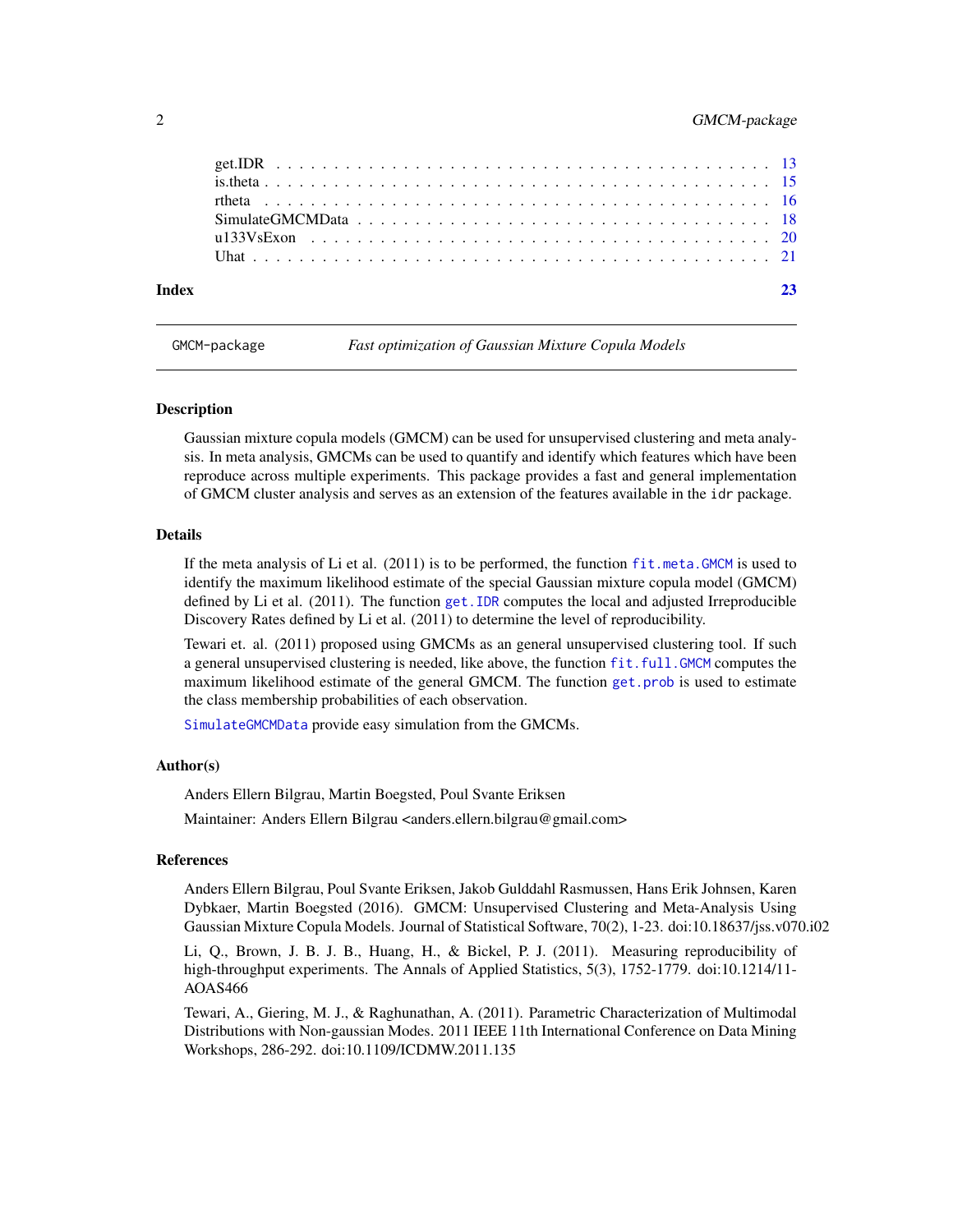#### <span id="page-2-0"></span>choose.theta 3

# See Also

```
Core user functions: fit.meta.GMCM, fit.full.GMCM, get.IDR, get.prob, SimulateGMCMData,
SimulateGMMData, rtheta, Uhat, choose.theta, full2meta, meta2full
Package by Li et. al. (2011): idr.
```
#### Examples

```
# Loading data
data(u133VsExon)
# Subsetting data to reduce computation time
u133VsExon <- u133VsExon[1:5000, ]
# Ranking and scaling,
# Remember large values should be critical to the null!
uhat \leftarrow Uhat(1 - u133VsExon)# Visualizing P-values and the ranked and scaled P-values
## Not run:
par(mfrow = c(1,2))plot(u133VsExon, cex = 0.5, pch = 4, col = "tomato", main = "P-values",xlab = "P (U133)", ylab = "P (Exon)"plot(uhat, cex = 0.5, pch = 4, col = "tomato", main = "Ranked P-values",xlab = "rank(1-P) (U133)", ylab = "rank(1-P) (Exon)")
## End(Not run)
# Fitting using BFGS
fit \le fit.meta.GMCM(uhat, init.par = c(0.5, 1, 1, 0.5), pgtol = 1e-2,
                     method = "L-BFGS", positive.rho = TRUE, verbose = TRUE)
# Compute IDR values and classify
idr <- get.IDR(uhat, par = fit)
table(idr # 1 = irreproducible, 2 = reproducible## Not run:
# See clustering results
par(mfrow = c(1,2))plot(u133VsExon, cex = 0.5, pch = 4, main = "Classified genes",col = c("tomato", "steelblue")[idr$K],
     xlab = "P-value (U133)", ylab = "P-value (Exon)")plot(uhat, cex = 0.5, pch = 4, main = "Classified genes",
     col = c("tomato", "steelblue")[idr$K],
     xlab = "rank(1-P) (U133)', ylab = "rank(1-P) (Exon)")## End(Not run)
```
<span id="page-2-1"></span>choose.theta *Heuristically chosen starting value of theta*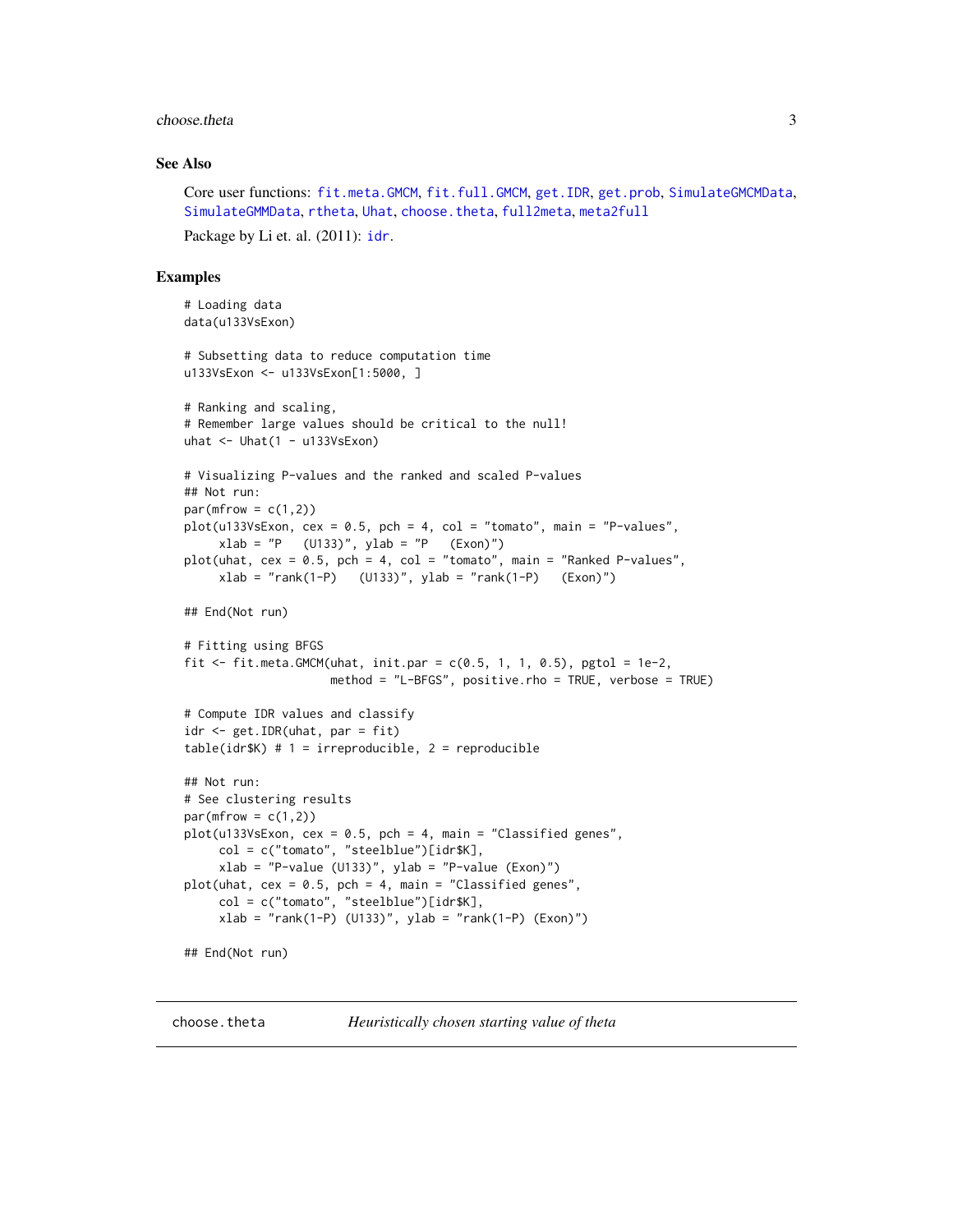#### <span id="page-3-0"></span>Description

This function uses a k-means algorithm to heuristically select suitable starting values for the general model.

#### Usage

```
choose.theta(u, m, ...)
```
# Arguments

| -u                   | A matrix of (estimates of) realizations from the GMCM. |
|----------------------|--------------------------------------------------------|
| m                    | The number of components to be fitted.                 |
| $\ddot{\phantom{0}}$ | Arguments passed to kmeans.                            |

# Details

The function selects the centers from the k-means algorithm as an initial estimate of the means. The proportional sizes of the clusters are selected as the initial values of the mixture proportions. The within cluster standard deviations are used as the variance of the clusters. The correlations between each dimension are taken to be zero.

# Value

A list of parameters for the GMCM model on the form described in [rtheta](#page-15-1).

#### Note

The function uses the kmeans function from the stats-package.

#### Author(s)

Anders Ellern Bilgrau <anders.ellern.bilgrau@gmail.com>

#### Examples

```
set.seed(2)
```

```
# Simulating data
data1 <- SimulateGMCMData(n = 10000, m = 3, d = 2)
obs.data <- Uhat(data1$u) # The ranked observed data
```

```
# Using choose.theta to get starting estimates
theta \leq choose.theta(u = obs.data, m = 3)
print(theta)
```

```
# To illustrate theta, we simulate from the model
data2 <- SimulateGMMData(n = 10000, theta = theta)
```

```
cols <- apply(get.prob(obs.data,theta),1,which.max)
```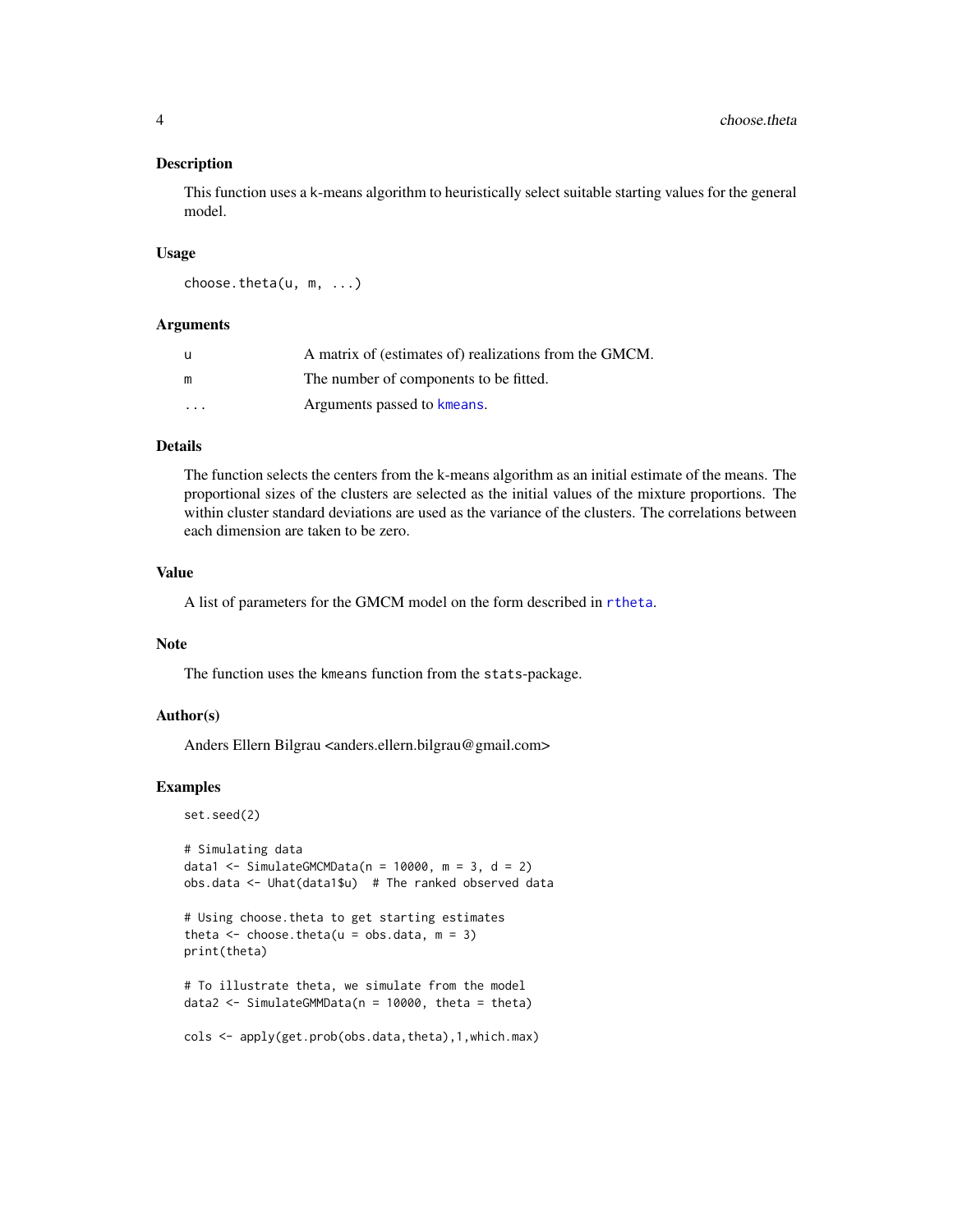#### <span id="page-4-0"></span>dmvnormal 55 September 1988 September 1988 September 1988 September 1988 September 1988 September 1988 Septemb

```
# Plotting
par(mfrow = c(1,3))plot(data1$z, main = "True latent GMM")
plot(Uhat(data1$u), col = cols,
    main = "Observed GMCM\nColoured by k-means clustering")
plot(data2$z, main = "initial GMM")
```
#### dmvnormal *Multivariate Gaussian density and simulation*

# Description

Fast simulation from and evaluation of multivariate Gaussian probability densities.

#### Usage

dmvnormal(x, mu, sigma)

rmvnormal(n, mu, sigma)

# Arguments

|       | A p times k matrix of quantiles. Each rows correspond to a realization from the |
|-------|---------------------------------------------------------------------------------|
|       | density and each column corresponds to a dimension.                             |
| mu    | The mean vector of dimension k.                                                 |
| sigma | The variance-covariance matrix of dimension k times k.                          |
| n     | The number of observations to be simulated.                                     |

# Details

dmvnormal functions similarly to dmvnorm from the mvtnorm-package and likewise for rmvnormal and rmvnorm.

#### Value

dmvnormal returns a 1 by  $p$  matrix of the probability densities corresponding to each row of  $x$ . sigma. Each row corresponds to an observation.

rmvnormal returns a p by k matrix of observations from a multivariate normal distribution with the given mean mu and covariance

# Author(s)

Anders Ellern Bilgrau

# See Also

dmvnorm and rmvnorm in the mvtnorm-package.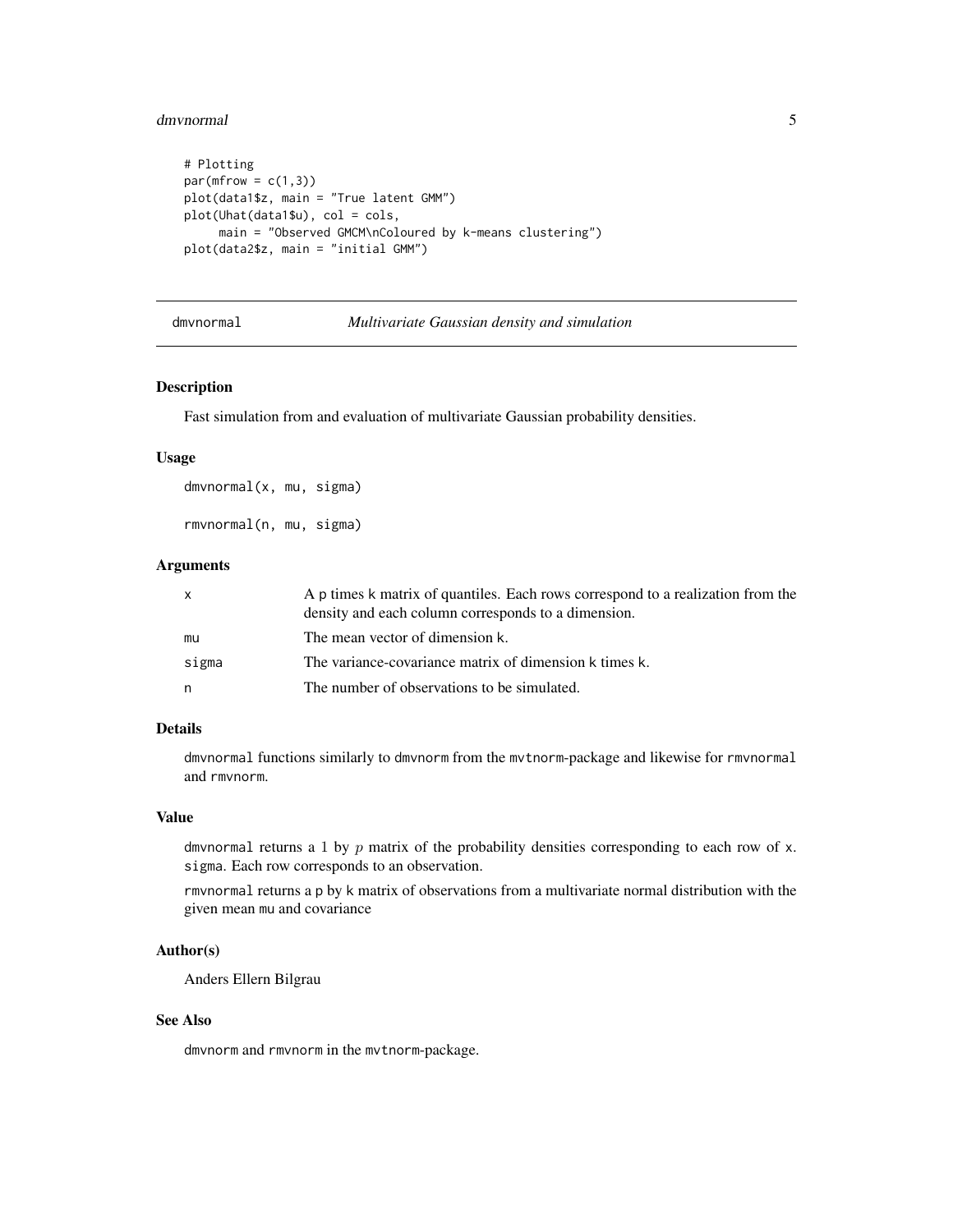# Examples

```
dmvnormal(x = matrix(rnorm(300), 100, 3),mu = 1:3,
         sigma = diag(3))
rmvnormal(n = 10, mu = 1:4, sigma = diag(4))
```
EMAlgorithm *EM algorithm for Gaussian mixture models*

# Description

The regular expectation-maximization algorithm for general multivariate Gaussian mixture models.

# Usage

```
EMAlgorithm(x, theta, eps = 1e-06, max.ite = 1e+05, trace.theta = FALSE,
 verbose = FALSE)
```
# Arguments

| $\mathsf{x}$ | A matrix of observations where rows correspond to features and columns to<br>experiments. |
|--------------|-------------------------------------------------------------------------------------------|
| theta        | A list of parameters as described in rtheta.                                              |
| eps          | The maximal required difference in successive likelihoods to establish conver-<br>gence.  |
| max.ite      | The maximum number of iterations.                                                         |
| trace.theta  | Logical. If TRUE, all estimates are stored and returned. Default is FALSE.                |
| verbose      | Set to TRUE for verbose output. Default is FALSE.                                         |

# Details

Though not as versatile, the algorithm can be a faster alternative to Mclust in the mclust-package.

# Value

A list of length 3 with elements:

| theta     | A list of the estimated parameters as described in rtheta.                                           |
|-----------|------------------------------------------------------------------------------------------------------|
| loglik.tr | A numeric vector of the log-likelihood trace.                                                        |
| kappa     | A matrix where kappa [i, j] is the probability that $x[i, ]$ is realized from the<br>j'th component. |

# Author(s)

Anders Ellern Bilgrau <anders.ellern.bilgrau@gmail.com>

<span id="page-5-0"></span>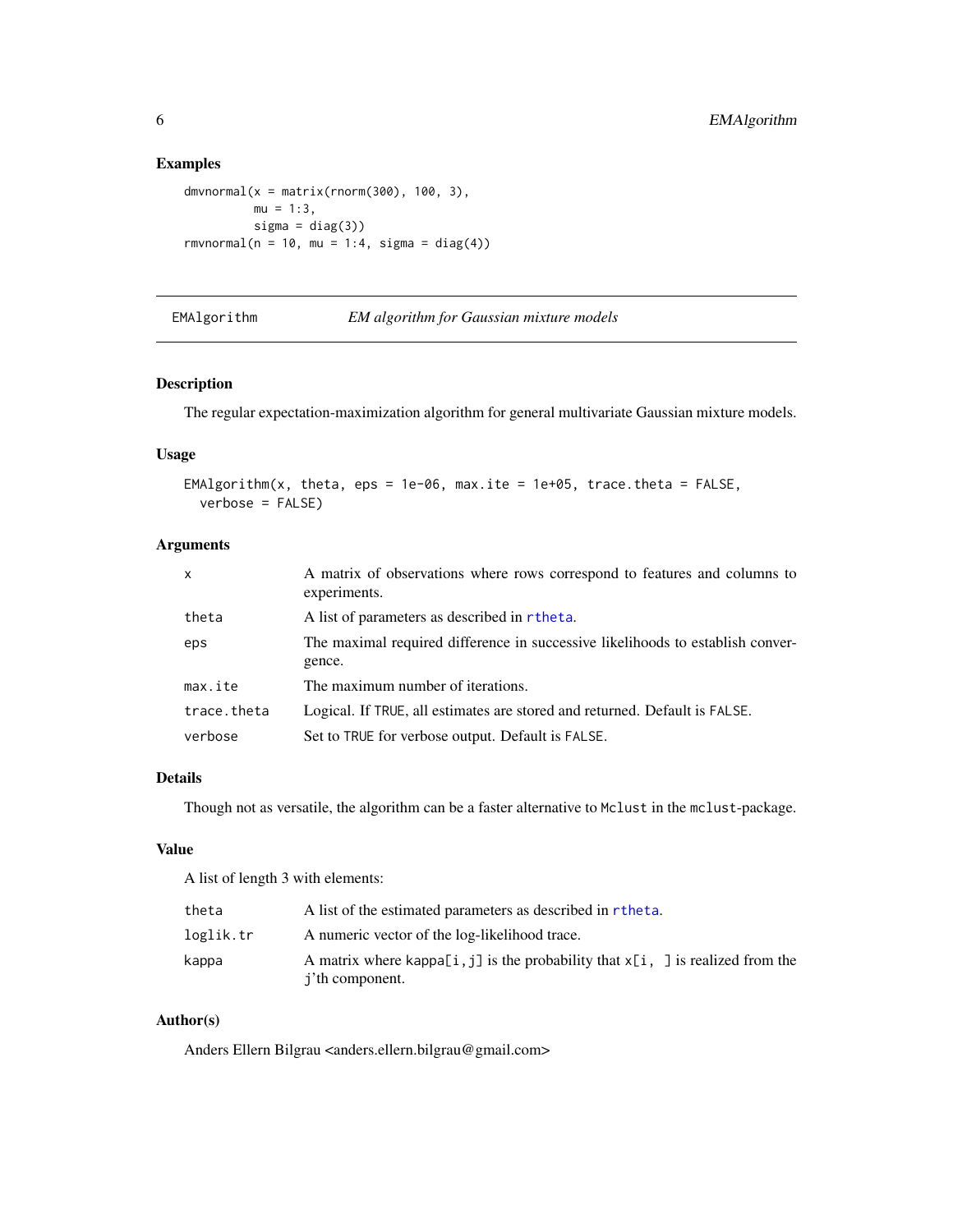# <span id="page-6-0"></span>fit.full.GMCM 7

# See Also

[rtheta](#page-15-1), [PseudoEMAlgorithm](#page-0-0)

#### Examples

```
set.seed(10)
data \le SimulateGMCMData(n = 1000, d = 2, m = 3)
start.theta \le rtheta(d = 2, m = 3)
res <- GMCM:::EMAlgorithm(data$z, theta = start.theta)
par(mfrow = c(1,2))plot(data$z, cex = 0.5, pch = 16, main = "Simulated data",col = rainbow(3)[dataK])plot(data$z, cex = 0.5, pch = 16, main = "GMM clustering",
     col = rainbow(3)[apply(res$kappa,1,which.max)])
```
<span id="page-6-1"></span>fit.full.GMCM *Unsupervised clustering using a general GMCM*

#### Description

Perform unsupervised clustering using various optimization procedures to find the maximum likelihood estimate of the general Gaussian mixture copula model by Tewari et al. (2011).

# Usage

fit.full.GMCM(u, m, theta = choose.theta(u, m), method =  $c("NM", "SANN",$ "L-BFGS", "L-BFGS-B", "PEM"), max.ite =  $1000$ , verbose =  $TRUE$ , ...)

# Arguments

| <b>u</b> | An n by d matrix of ranked and scaled test statistics. Rows correspond to obser-<br>vations and columns to the dimensions of the variables.                                                                                                                                                                                                                                        |
|----------|------------------------------------------------------------------------------------------------------------------------------------------------------------------------------------------------------------------------------------------------------------------------------------------------------------------------------------------------------------------------------------|
| m        | The number of components to be fitted.                                                                                                                                                                                                                                                                                                                                             |
| theta    | A list of parameters as defined in r the ta. If the ta is not provided, then heuris-<br>tic starting values are chosen using the k-means algorithm.                                                                                                                                                                                                                                |
| method   | A character vector of length 1. The optimization method used. Should be either<br>"NM", "SANN", "L-BFGS", "L-BFGS-B", or "PEM" which are the Nelder-Mead,<br>Simulated Annealing, limited-memory quasi-Newton method, limited-memory<br>quasi-Newton method with box constraints, and the pseudo EM algorithm, re-<br>spectively. Default is "NM". See optime for further details. |
| max.ite  | The maximum number of iterations. If the method is "SANN" this is the number<br>of iterations as there is no other stopping criterion. (See optim)                                                                                                                                                                                                                                 |
| verbose  | Logical. If TRUE, a trace of the parameter estimates is made.                                                                                                                                                                                                                                                                                                                      |
| .        | Arguments passed to the control-list in optim or PseudoEMAlgorithm if the<br>method is "PEM".                                                                                                                                                                                                                                                                                      |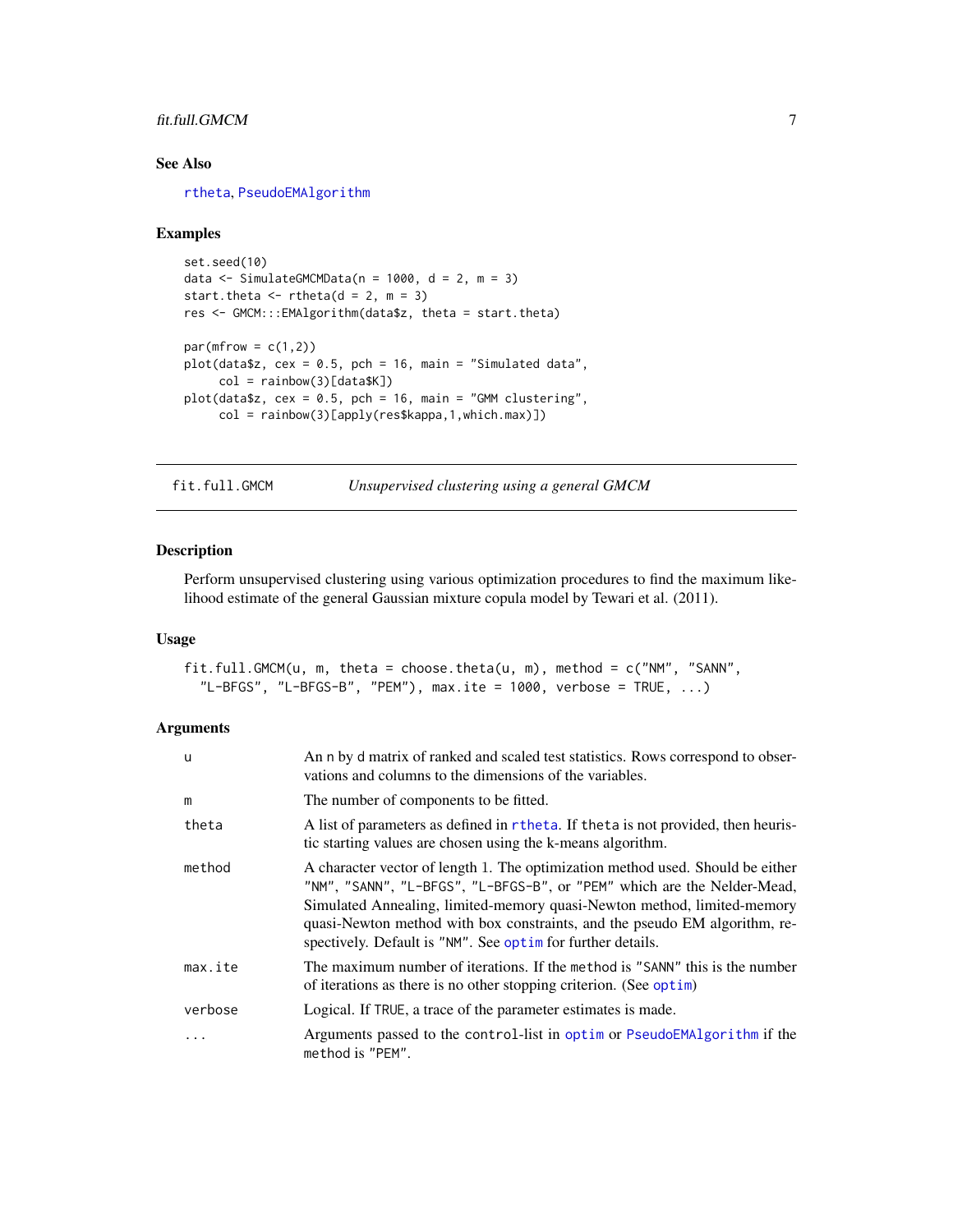#### <span id="page-7-0"></span>Details

The "L-BFGS-B" method does not perform a transformation of the parameters and uses box constraints as implemented in optim.

Note that the many parameter configurations are poorly estimable or directly unidentifiable.

# Value

A list of parameters formatted as described in [rtheta](#page-15-1).

#### **Note**

All the optimization procedures are strongly dependent on the initial values and the cooling scheme. Therefore it is advisable to apply multiple different initial parameters and select the best fit.

The [choose.theta](#page-2-1) itself chooses random a initialization. Hence, the output when theta is not directly supplied can vary.

See [optim](#page-0-0) for further details.

# Author(s)

Anders Ellern Bilgrau <anders.ellern.bilgrau@gmail.com>

#### References

Li, Q., Brown, J. B. J. B., Huang, H., & Bickel, P. J. (2011). Measuring reproducibility of high-throughput experiments. The Annals of Applied Statistics, 5(3), 1752-1779. doi:10.1214/11-AOAS466

Tewari, A., Giering, M. J., & Raghunathan, A. (2011). Parametric Characterization of Multimodal Distributions with Non-gaussian Modes. 2011 IEEE 11th International Conference on Data Mining Workshops, 286-292. doi:10.1109/ICDMW.2011.135

#### See Also

[optim](#page-0-0), [get.prob](#page-12-2)

#### Examples

```
set.seed(17)
sim \le SimulateGMCMData(n = 1000, m = 3, d = 2)
```

```
# Plotting simulated data
par(mfrow = c(1,2))plot(sim$z, col = rainbow(3)[sim$K], main = "Latent process")
plot(sim$u, col = rainbow(3)[sim$K], main = "GMCM process")
```

```
# Observed data
uhat <- Uhat(sim$u)
```

```
# The model should be fitted multiple times using different starting estimates
start.theta \leq choose.theta(uhat, m = 3) # Random starting estimate
```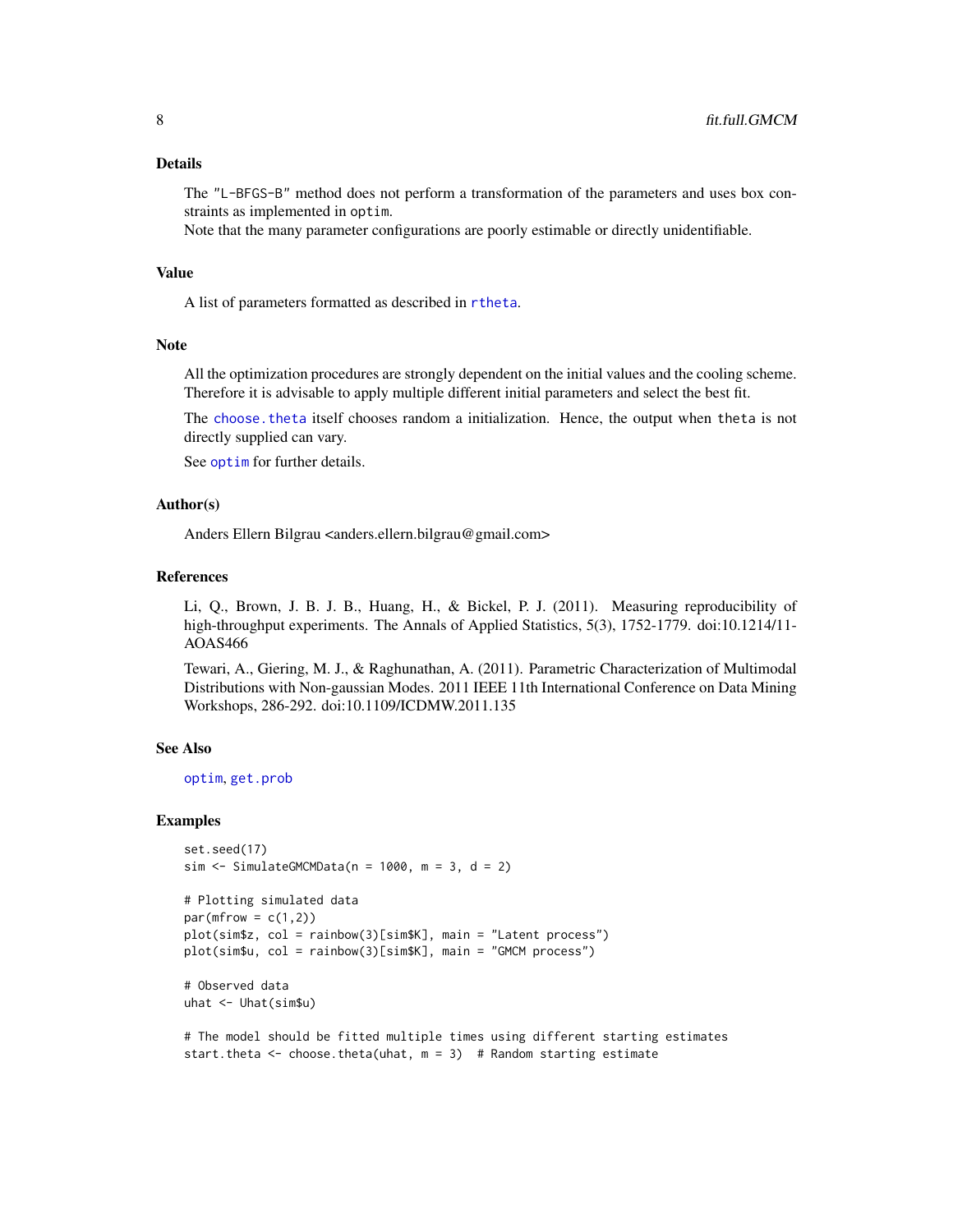```
res <- fit.full.GMCM(u = uhat, theta = start.theta,
                     method = "NM", max.ite = 3000,
                     reltol = 1e-2, trace = TRUE) # Note, 1e-2 is too big
# Confusion matrix
Khat <- apply(get.prob(uhat, theta = res), 1, which.max)
table("Khat" = Khat, "K" = sim$K) # Note, some components have been swapped
# Simulation from GMCM with the fitted parameters
simfit <- SimulateGMCMData(n = 1000, theta = res)
# As seen, the underlying latent process is hard to estimate.
# The clustering, however, is very good.
par(mfrow = c(2,2))plot(simfit$z, col = simfit$K, main = "Model check 1\nSimulated GMM")
plot(simfit$u, col = simfit$K, main = "Model check 2\nSimulated GMCM")
plot(sim$u, col = Khat, main = "MAP clustering")
```
<span id="page-8-1"></span>

fit.meta.GMCM *Reproducibility/meta analysis using GMCMs*

#### **Description**

This function performs reproducibility (or meta) analysis using GMCMs. It features various optimization routines to identify the maximum likelihood estimate of the special Gaussian mixture copula model proposed by Li et. al. (2011).

#### Usage

```
fit.meta.GMCM(u, init.par, method = c("NM", "SANN", "L-BFGS", "L-BFGS-B",
  "PEM"), max.ite = 1000, verbose = TRUE, positive.rho = TRUE,
  trace.theta = FALSE, ...)
```
#### Arguments

| u        | An n by d matrix of test statistics. Rows correspond to features and columns to<br>experiments. Large values are assumed to be indicative of reproducible genes.                                                                                                                                                                                                                               |
|----------|------------------------------------------------------------------------------------------------------------------------------------------------------------------------------------------------------------------------------------------------------------------------------------------------------------------------------------------------------------------------------------------------|
| init.par | A 4-dimensional vector of the initial parameters where, init.par[1] is the<br>mixture proportion of spurious signals, $init.png$ $par[2]$ is the mean, $init.png$<br>is the standard deviation, $init.path$ = $par[4]$ is the correlation.                                                                                                                                                     |
| method   | A character vector of length 1. The optimization method used. Should be ei-<br>ther "NM", "SANN", "L-BFGS", "L-BFGS-B", or "PEM" which are abbreviations<br>of Nelder-Mead, Simulated Annealing, limited-memory quasi-Newton method,<br>limited-memory quasi-Newton method with box constraints, and the pseudo EM<br>algorithm, respectively. Default is "NM". See optim for further details. |
| max.ite  | The maximum number of iterations. If the method is "SANN" this is the number<br>of iterations as there is no other stopping criterion. (See optim)                                                                                                                                                                                                                                             |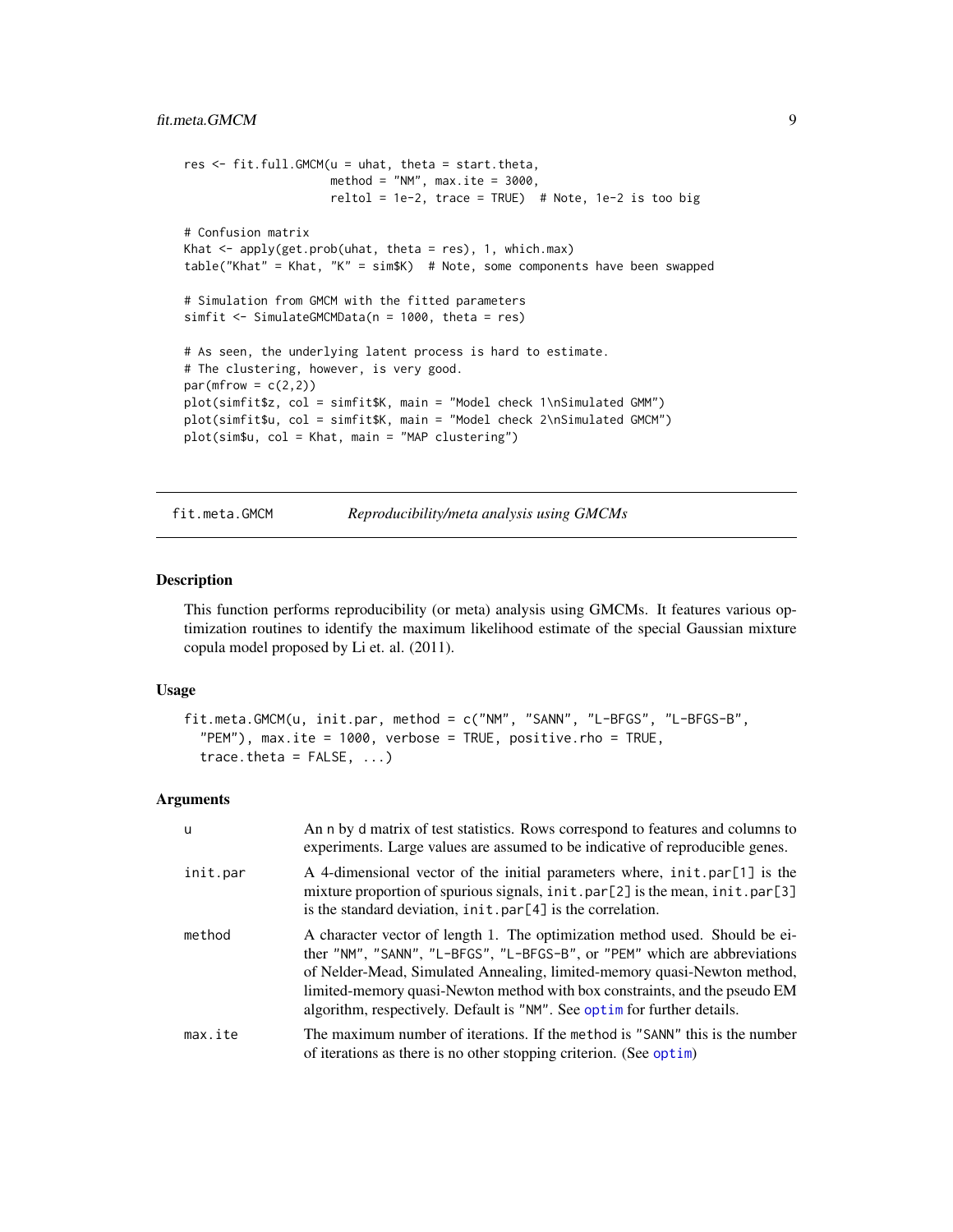<span id="page-9-0"></span>

| verbose      | Logical. If TRUE, the log-likelihood values are printed.                                                                                                                                                                                                                                                          |
|--------------|-------------------------------------------------------------------------------------------------------------------------------------------------------------------------------------------------------------------------------------------------------------------------------------------------------------------|
| positive.rho | logical. If TRUE, the correlation parameter is restricted to be positive.                                                                                                                                                                                                                                         |
| trace.theta  | logical. Extra convergence information is appended as a list to the output<br>returned if TRUE. The exact behavior is dependent on the value of method. If<br>method equals "PEM", the argument is passed to trace. theta in PseudoEMAlgorithm.<br>Otherwise it is passed to the control argument trace in optim. |
| $\ddots$ .   | Arguments passed to the control-list in optim or PseudoEMAlgorithm if method<br>is "PEM".                                                                                                                                                                                                                         |

# Details

The "L-BFGS-B" method does not perform a transformation of the parameters.

#### Value

A vector par of length 4 of the fitted parameters where  $par[1]$  is the probability of being from the first (or null) component, par[2] is the mean, par[3] is the standard deviation, and par[4] is the correlation.

#### Note

Simulated annealing is strongly dependent on the initial values and the cooling scheme.

See [optim](#page-0-0) for further details.

# Author(s)

Anders Ellern Bilgrau <anders.ellern.bilgrau@gmail.com>

# References

Li, Q., Brown, J. B. J. B., Huang, H., & Bickel, P. J. (2011). Measuring reproducibility of high-throughput experiments. The Annals of Applied Statistics, 5(3), 1752-1779. doi:10.1214/11-AOAS466

#### See Also

[optim](#page-0-0)

# Examples

```
set.seed(1)
```

```
# True parameters
true.par <-c(0.9, 2, 0.7, 0.6)# Simulation of data from the GMCM model
data <- SimulateGMCMData(n = 1000, par = true.par)
uhat <- Uhat(data$u) # Ranked observed data
```
init.par  $\leq c(0.5, 1, 0.5, 0.9)$  # Initial parameters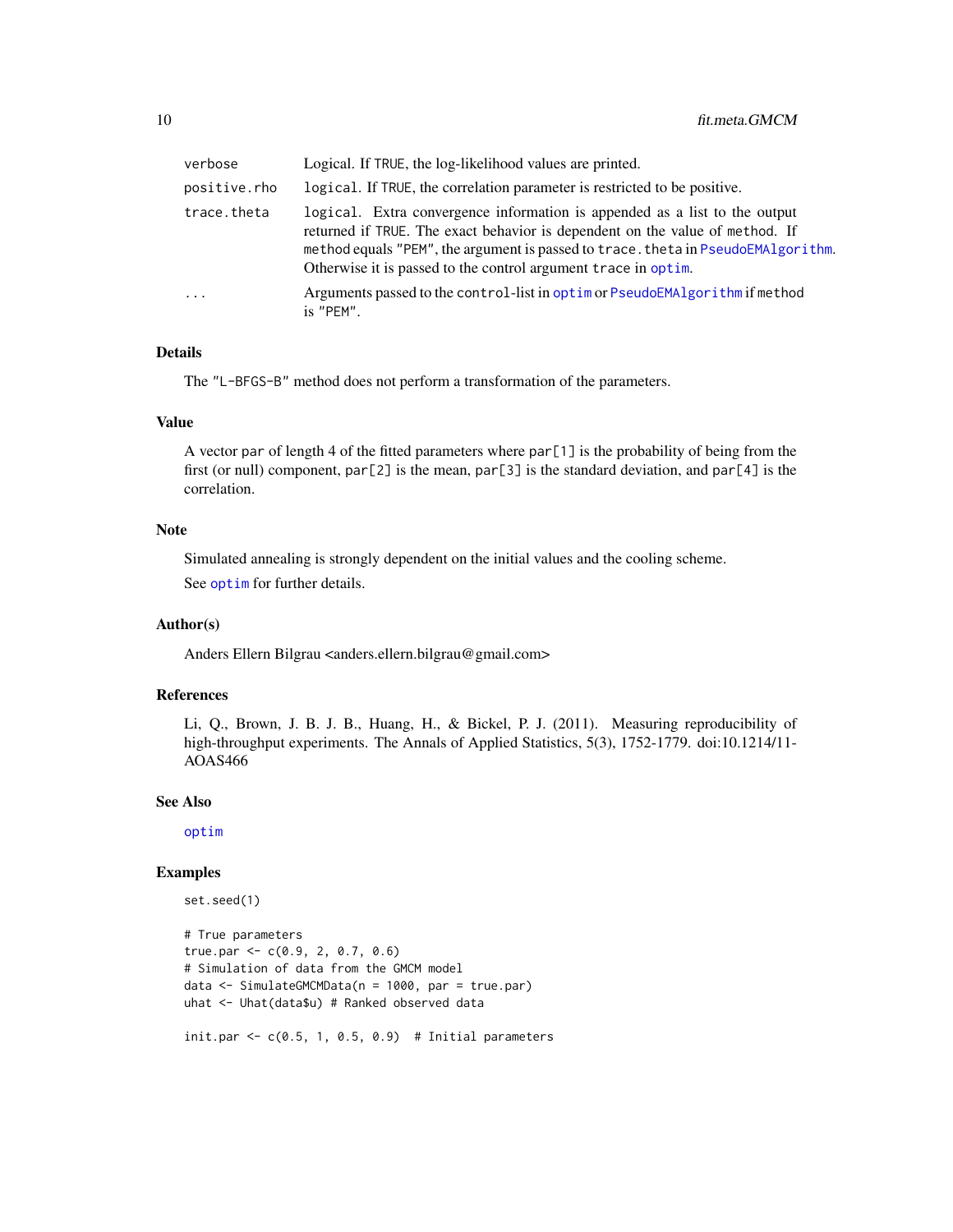#### <span id="page-10-0"></span>freshVsFrozen 11

```
# Optimization with Nelder-Mead
nm.par <- fit.meta.GMCM(uhat, init.par = init.par, method = "NM")
## Not run:
# Comparison with other optimization methods
# Optimization with simulated annealing
sann.par <- fit.meta.GMCM(uhat, init.par = init.par, method = "SANN",
                          max.ite = 3000, temp = 1)
# Optimization with the Pseudo EM algorithm
pem.par <- fit.meta.GMCM(uhat, init.par = init.par, method = "PEM")
# The estimates agree nicely
rbind("True" = true.par, "Start" = init.par,
      "NM" = nm.par, "SANN" = sann.par, "PEM" = pem.par)
## End(Not run)
# Get estimated cluster
Khat \leq get. IDR(x = uhat, par = nm.par) $Khat
plot(uhat, col = Khat, main = "Clustering\nIDR < 0.05")
```
freshVsFrozen *Reproducibility between Fresh and Frozen B-cell subtypes*

#### Description

This dataset contains a data. frame of t-scores (from a Linear mixed effects model) and  $p$ -values for differential expression between pre (Im, N) and post germinal (M, PB) centre cells within peripheral blood. The first and second column contain the the test for the hypothesis of no differentially expression between pre and post germinal cells for the freshly sorted and gene profiled cells. The third and fourth column contain the the test for the hypothesis of no differentially expression between pre and post germinal cells for the cryopreserved (frozen), thawed, sorted, and gene profiled cells. The fifth and sixth column contain the the test for the hypothesis of no differentially expression between fresh and frozen cells. The used array type was Affymetrix Human Exon 1.0 ST microarray.

# Format

The format of the data, frame is:

```
'data.frame': 18708 obs. of 6 variables:
$ PreVsPost.Fresh.tstat : num -1.073 -0.381 -1.105 -0.559 -1.054 ...
$ PreVsPost.Fresh.pval : num 0.283 0.703 0.269 0.576 0.292 ...
$ PreVsPost.Frozen.tstat: num -0.245 -0.731 -0.828 -0.568 -1.083 ...
$ PreVsPost.Frozen.pval : num 0.806 0.465 0.408 0.57 0.279 ...
$ FreshVsFrozen.tstat : num 0.836 1.135 -0.221 0.191 -0.783 ...
$ FreshVsFrozen.pval : num 0.403 0.256 0.825 0.849 0.434 ...
```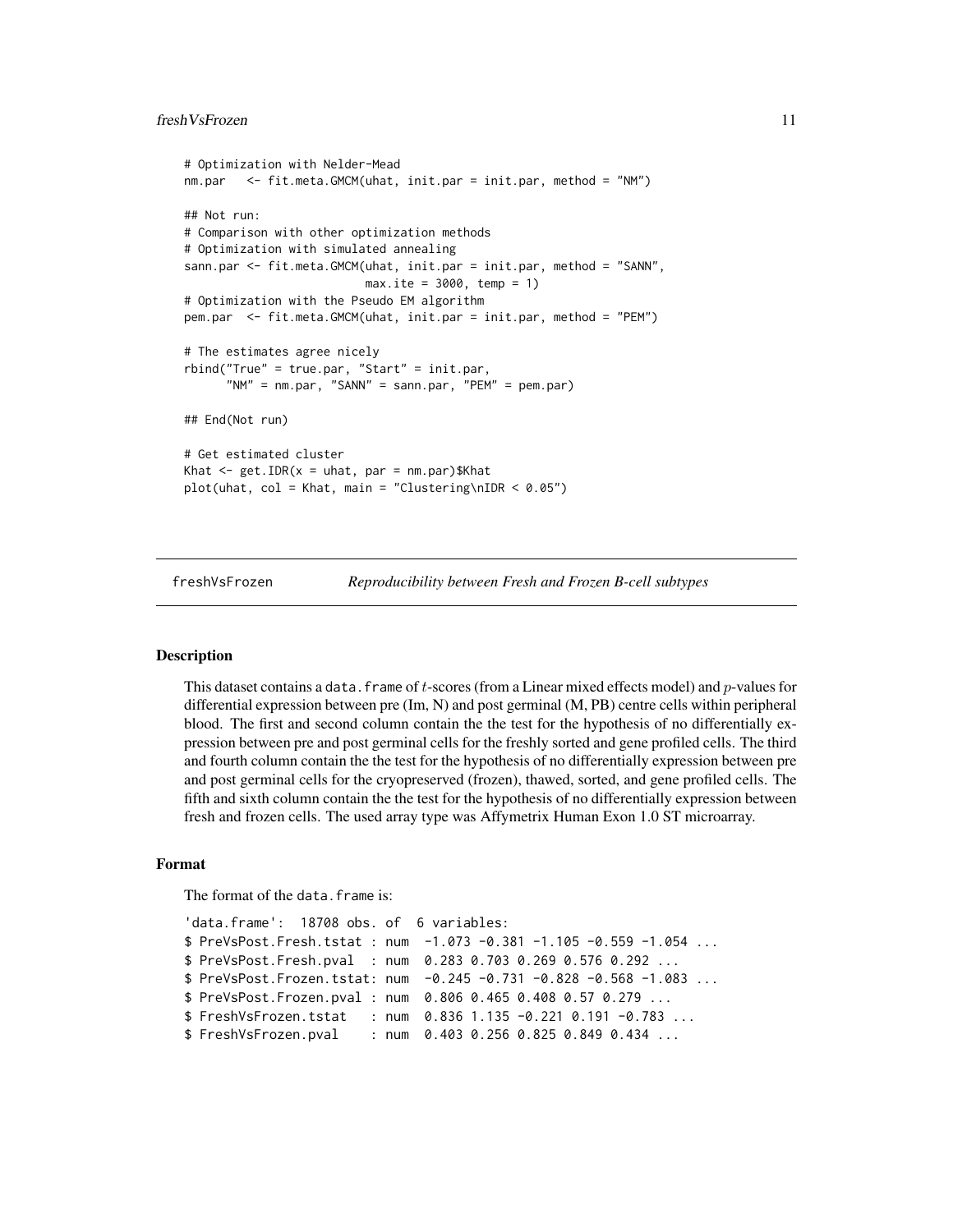# <span id="page-11-0"></span>Details

Further details can be found in Rasmussen and Bilgrau et al. (2015).

#### Author(s)

Anders Ellern Bilgrau <anders.ellern.bilgrau@gmail.com>

# References

Rasmussen SM, Bilgrau AE, Schmitz A, Falgreen S, Bergkvist KS, Tramm AM, Baech J, Jacobsen CL, Gaihede M, Kjeldsen MK, Boedker JS, Dybkaer K, Boegsted M, Johnsen HE (2015). "Stable Phenotype Of B-Cell Subsets Following Cryopreservation and Thawing of Normal Human Lymphocytes Stored in a Tissue Biobank." Cytometry Part B: Clinical Cytometry, 88(1), 40-49.

#### Examples

```
data(freshVsFrozen)
str(freshVsFrozen)
# Plot P-values
plot(freshVsFrozen[,c(2,4)], cex = 0.5)
```

```
# Plot ranked and scaled P-values
plot(Uhat(abs(freshVsFrozen[,c(1,3)])), cex = 0.5)
```
<span id="page-11-1"></span>full2meta *Convert between parameter formats*

#### <span id="page-11-2"></span>Description

These functions converts the parameters between the general Gaussian mixture (copula) model and the special GMCM. Most functions of the GMCM packages use the theta format described in [rtheta](#page-15-1).

#### Usage

```
full2meta(theta)
```

```
meta2full(par, d)
```
#### Arguments

| theta        | A list of parameters for the full model. Formatted as described in rtheta.                                                                                                                                                      |
|--------------|---------------------------------------------------------------------------------------------------------------------------------------------------------------------------------------------------------------------------------|
| par          | A vector of length 4 where $par[1]$ is the probability of coming from the first<br>component, $par[2]$ is the mean value, $par[3]$ is the standard deviation, and<br>$par[4]$ is the correlation of the reproducible component. |
| $\mathsf{p}$ | The dimension of the mixture distribution.                                                                                                                                                                                      |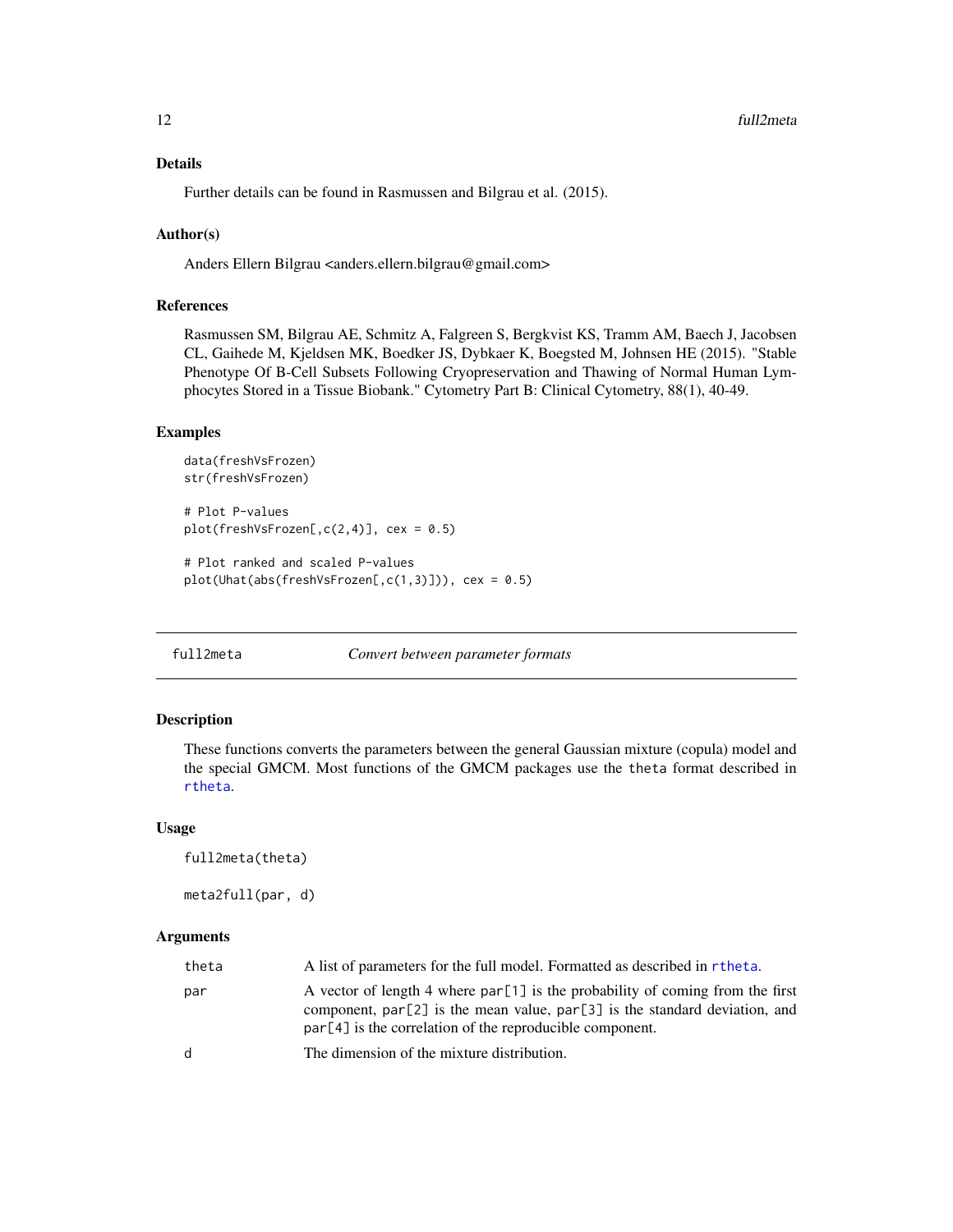#### <span id="page-12-0"></span>get. IDR  $\qquad \qquad$  13

# Details

If a theta is supplied which is not on the form of Li et. al. (2011) the output is coerced by simply picking the first elements of the first mean vector and first covariance matrix as mean and standard deviation, respectively.

#### Value

full2meta returns a numeric vector of length 4 formatted as par.

meta2full returns a formatted list of parameters as described by [rtheta](#page-15-1).

#### Author(s)

Anders Ellern Bilgrau <anders.ellern.bilgrau@gmail.com>

# References

Li, Q., Brown, J. B. J. B., Huang, H., & Bickel, P. J. (2011). Measuring reproducibility of high-throughput experiments. The Annals of Applied Statistics, 5(3), 1752-1779. doi:10.1214/11-AOAS466

Tewari, A., Giering, M., & Raghunathan, A. (2011). Parametric Characterization of Multimodal Distributions with Non-gaussian Modes. IEEE 11th International Conference on Data Mining Workshops, 2011, 286-292. doi:10.1109/ICDMW.2011.135

# See Also

[rtheta](#page-15-1)

#### Examples

```
theta \leq GMCM:::rtheta(m = 2, d = 2)
print(par <- full2meta(theta))
print(theta.special.case <- meta2full(par, d = 2))
```
<span id="page-12-1"></span>get.IDR *Posterior class probabilities, local, and adjusted IDRs.*

#### <span id="page-12-2"></span>Description

Functions for computing posterior cluster probabilities (get.prob) in the general GMCM as well as local and adjusted irreproducibility discovery rates (get.IDR) in the special GMCM.

# Usage

```
get.IDR(x, par, threshold = 0.05, ...)get.idr(x, theta, ...)
get.prob(x, theta, ...)
```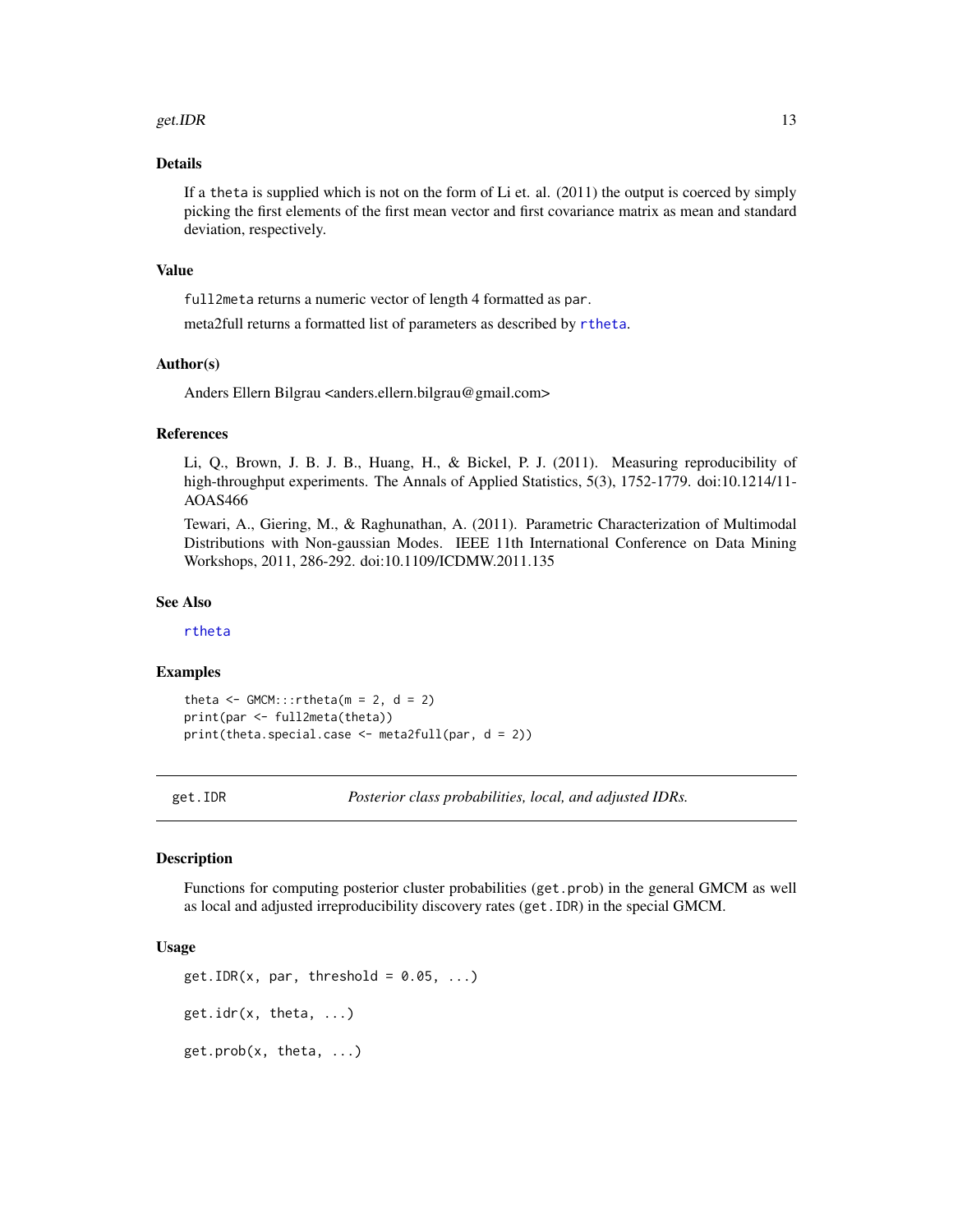#### <span id="page-13-0"></span>**Arguments**

| $\mathsf{x}$ | A matrix of observations where rows corresponds to features and columns to<br>studies.                                                                                                                                          |
|--------------|---------------------------------------------------------------------------------------------------------------------------------------------------------------------------------------------------------------------------------|
| par          | A vector of length 4 where $par[1]$ is mixture proportion of the irreproducible<br>component, $par[2]$ is the mean value, $par[3]$ is the standard deviation, and<br>$par[4]$ is the correlation of the reproducible component. |
| threshold    | The threshold level of the IDR rate.                                                                                                                                                                                            |
| theta        | A list of parameters for the full model as described in rtheta.                                                                                                                                                                 |
|              | Arguments passed to qgmm.marginal.                                                                                                                                                                                              |

#### Value

get.IDR returns a list of length 5 with elements:

| idr       | A vector of the local idr values. I.e. the posterior probability that $x[i, ]$ belongs<br>to the irreproducible component. |
|-----------|----------------------------------------------------------------------------------------------------------------------------|
| IDR       | A vector of the adjusted IDR values.                                                                                       |
| 1         | The number of reproducible features at the specified threshold.                                                            |
| threshold | The IDR threshold at which features are deemed reproducible.                                                               |
| Khat      | A vector signifying whether the corresponding feature is reproducible or not.                                              |

 $get.$  prob returns a matrix where entry  $(i, j)$  is the posterior probability that the observation x[i, ] belongs to cluster j.

#### Note

get. idr returns a vector where the  $i$ 'th entry is the posterior probability that observation  $i$  is irreproducible. It is a simple wrapper for get.prob. From GMCM version 1.1 it is an internal. Use get.prop or get.IDR instead. However, the function can still be accessed with GMCM:::get.idr.

#### Author(s)

Anders Ellern Bilgrau <anders.ellern.bilgrau@gmail.com>

#### References

Li, Q., Brown, J. B. J. B., Huang, H., & Bickel, P. J. (2011). Measuring reproducibility of high-throughput experiments. The Annals of Applied Statistics, 5(3), 1752-1779. doi:10.1214/11- AOAS466

Tewari, A., Giering, M., & Raghunathan, A. (2011). Parametric Characterization of Multimodal Distributions with Non-gaussian Modes. IEEE 11th International Conference on Data Mining Workshops, 2011, 286-292. doi:10.1109/ICDMW.2011.135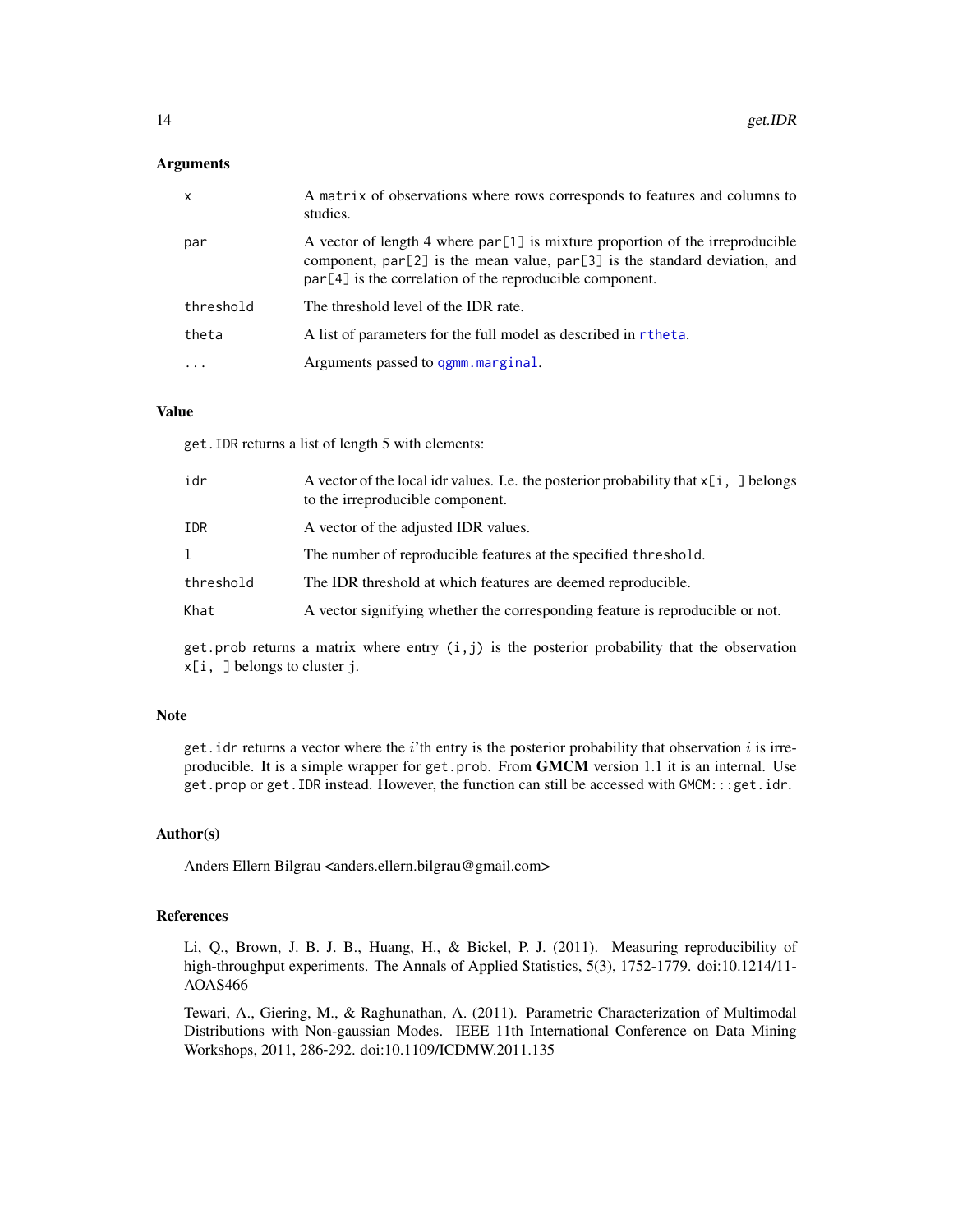#### <span id="page-14-0"></span>is.theta 15

#### Examples

```
set.seed(1123)
# True parameters
true.par <- c(0.9, 2, 0.7, 0.6)
# Simulation of data from the GMCM model
data <- SimulateGMCMData(n = 1000, par = true.par, d = 2)
# Initial parameters
init.par <- c(0.5, 1, 0.5, 0.9)
# Nelder-Mead optimization
nm.par <- fit.meta.GMCM(data$u, init.par = init.par, method = "NM")
# Get IDR values
res <- get.IDR(data$u, nm.par, threshold = 0.05)
# Plot results
plot(data $u, col = res$Khat, pch = c(3,16)[data $K])
```
<span id="page-14-1"></span>is.theta *Check if parameters are valid*

#### Description

Function to check whether the argument is coherent and in the correct format.

#### Usage

```
is.theta(theta)
```
#### Arguments

theta A list on the theta-form described in [rtheta](#page-15-1)

# Value

logical. Returns TRUE if theta is coherent and in the correct format. Otherwise, the function returns FALSE with an accompanying warning message of the problem.

#### Author(s)

Anders Ellern Bilgrau <anders.ellern.bilgrau@gmail.com>

# See Also

[rtheta](#page-15-1)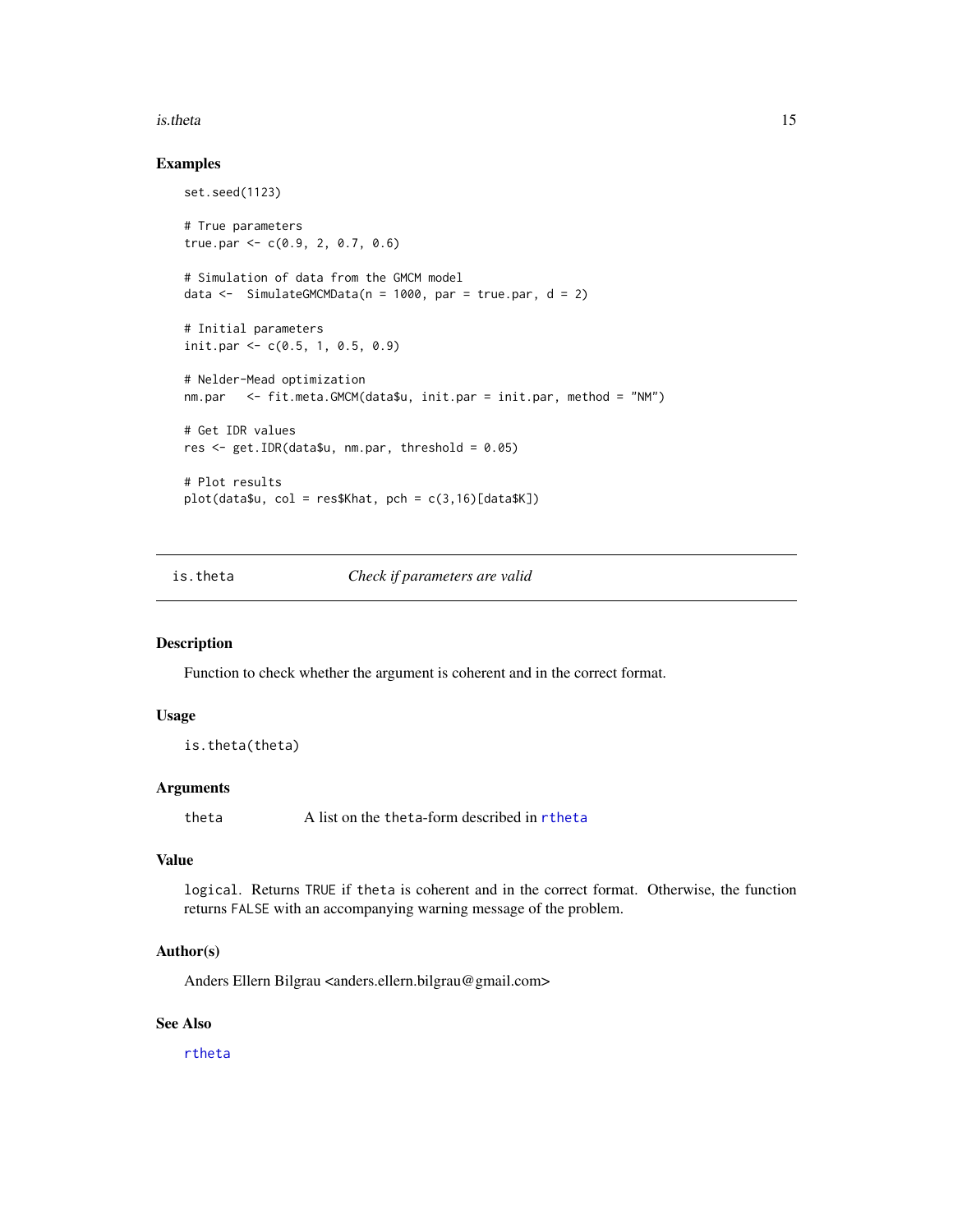#### Examples

```
theta1 \le- rtheta() # Create a random correctly formatted theta
is.theta(theta1)
theta2 \leftarrow rtheta(d = 3, m = 5)
theta2$m <- 6 # m is now incoherent with the number of components
is.theta(theta2)
theta3 \le rtheta(d = 4, m = 2)
theta3$sigma$comp1[1, 2] <- 0 # Making the covariance matrix non-symmetric
is.theta(theta3)
theta4 \leftarrow rtheta(d = 10, m = 10)
theta4$sigma$comp1[1, 1] <- 0 # Destroy positive semi-definiteness
is.theta(theta4)
theta5 \leq- rtheta()
names(theta5) <- c("m", "d", "prop", "mu", "sigmas") # Incorrect names
is.theta(theta5)
```
<span id="page-15-1"></span>rtheta *Get random parameters for the Gaussian mixture (copula) model*

#### Description

Generate a random set parameters for the Gaussian mixture model (GMM) and Gaussian mixture copula model (GMCM). Primarily, it provides an easy prototype of the theta-format used in GMCM.

### Usage

```
rtheta(m = 3, d = 2, method = c("old", "EqualSpherical",
  "UnequalSpherical", "EqualEllipsoidal", "UnequalEllipsoidal"))
```
#### Arguments

| m      | The number of components in the mixture.                                                                                  |
|--------|---------------------------------------------------------------------------------------------------------------------------|
| d.     | The dimension of the mixture distribution.                                                                                |
| method | The method by which the theta should be generated. See details. Defaults to<br>"old" which is the regular "old" behavior. |

#### Details

Depending on the method argument the parameters are generated as follows. The new behavior is inspired by the simulation scenarios in Friedman (1989) but not exactly the same.

• pie is generated by m draws of a chi-squared distribution with  $3m$  degrees of freedom divided by their sum. If method = "old" the uniform distribution is used instead.

<span id="page-15-0"></span>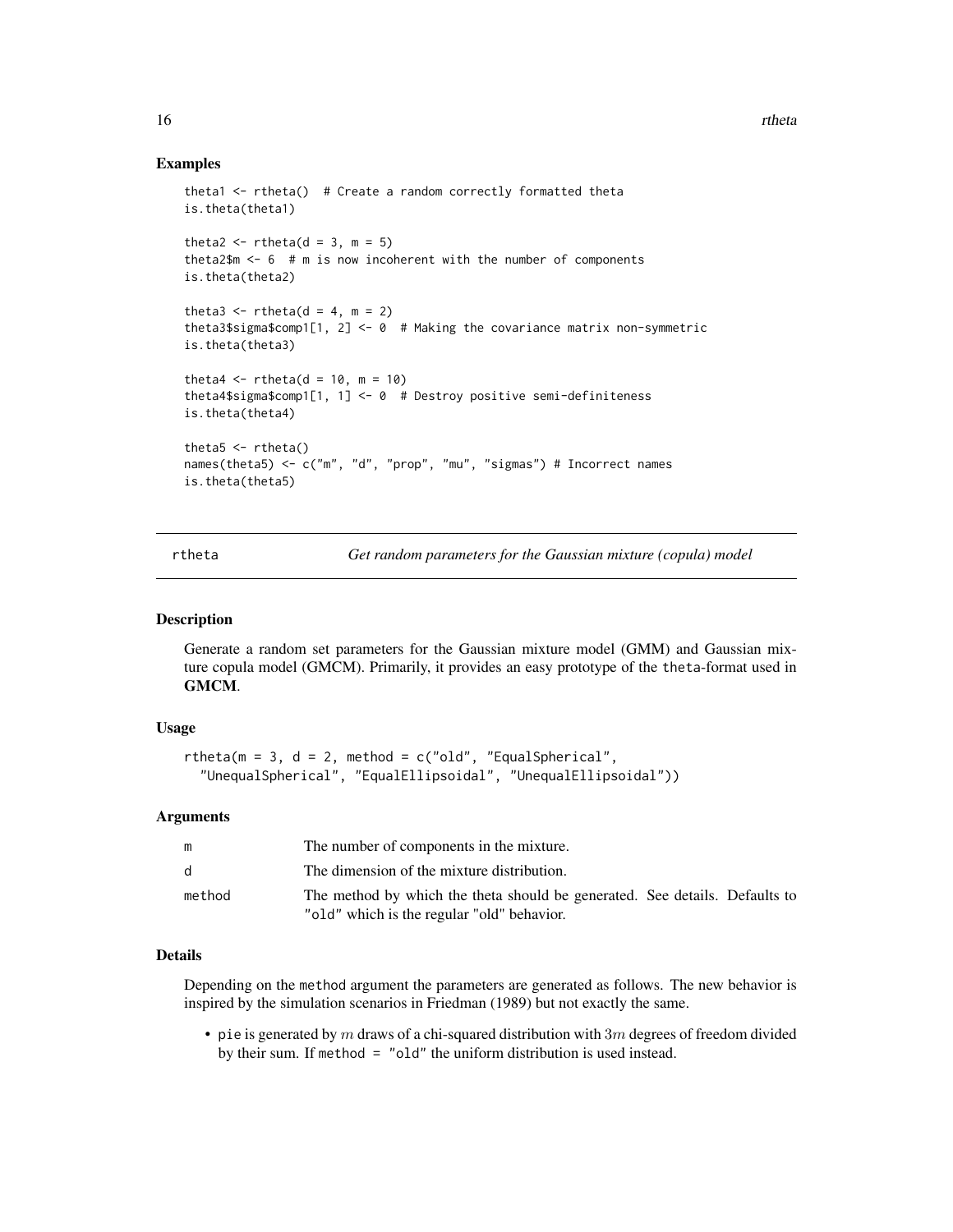#### <span id="page-16-0"></span>rtheta 17

- mu is generated by  $m$  i.i.d.  $d$ -dimensional zero-mean normal vectors with covariance matrix 100I. (unchanged from the old behavior)
- sigma is dependent on method. The covariance matrices for each component are generated as follows. If the method is
	- "EqualSpherical", then the covariance matrices are the identity matrix and thus are all equal and spherical.
	- "UnequalSpherical", then the covariance matrices are scaled identity matrices. In component  $h$ , the covariance matrix is  $hI$
	- "EqualEllipsoidal", then highly elliptical covariance matrices which equal for all components are used. The square root of the  $d$  eigenvalues are chosen equidistantly on the interval 10 to 1 and a randomly (uniformly) oriented orthonormal basis is chosen and used for all components.
	- "UnqualEllipsoidal", then highly elliptical covariance matrices different for all components are used. The eigenvalues of the covariance matrices equal as in all components as in "EqualEllipsoidal". However, they are all randomly (uniformly) oriented (unlike as described in Friedman (1989)).
	- "old", then the old behavior is used. The old behavior differs from "EqualEllipsoidal" by using the absolute value of d zero-mean i.i.d. normal eigenvalues with a standard deviation of 8.

In all cases, the orientation is selected uniformly.

#### Value

A named list of parameters with the 4 elements:

| m     | An integer giving the number of components in the mixture. Default is 3.                      |
|-------|-----------------------------------------------------------------------------------------------|
| d     | An integer giving the dimension of the mixture distribution. Default is 2.                    |
| pie   | A numeric vector of length m of mixture proportions between 0 and 1 which<br>sums to one.     |
| mu    | A list of length m of numeric vectors of length d for each component.                         |
| sigma | A list of length m of variance-covariance matrices (of size d times d) for each<br>component. |

#### **Note**

The function is. theta checks whether or not theta is in the correct format.

# Author(s)

Anders Ellern Bilgrau <anders.ellern.bilgrau@gmail.com>

#### References

Friedman, Jerome H. "Regularized discriminant analysis." Journal of the American statistical association 84.405 (1989): 165-175.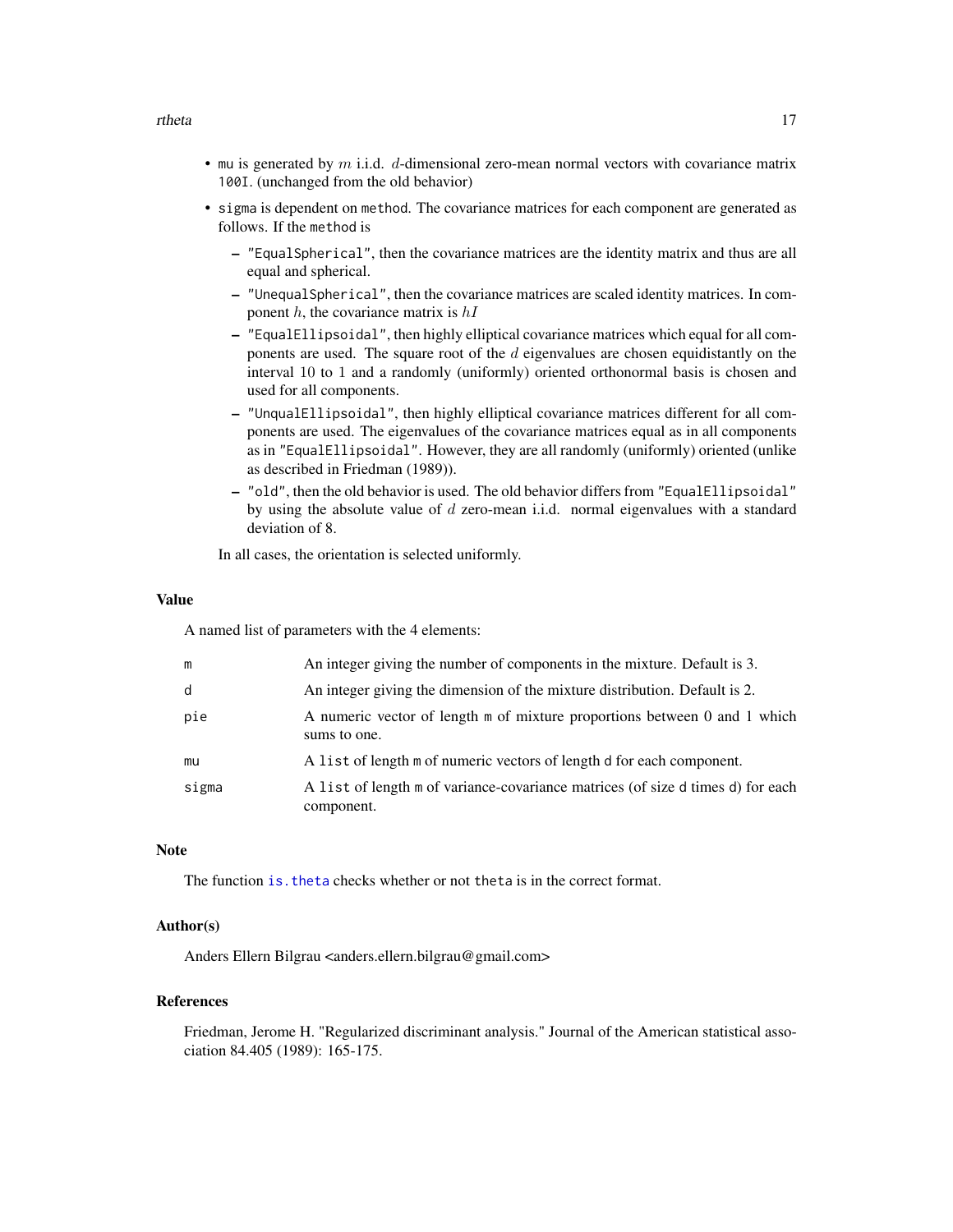# See Also

[is.theta](#page-14-1)

# Examples

```
rtheta()
rtheta(d = 5, m = 2)
rtheta(d = 3, m = 2, method = "EqualEllipsoidal")test <- rtheta()
is.theta(test)
## Not run:
A \le SimulateGMMData(n = 100, rtheta(d = 2, method = "EqualSpherical"))
plot(A$z, col = A$K, pch = A$K, asp = 1)B \le - SimulateGMMData(n = 100, rtheta(d = 2, method = "UnequalSpherical"))
plot(B$z, col = B$K, pch = B$K, asp = 1)C \leq SimulateGMMData(n = 100, rtheta(d = 2, method = "EqualEllipsoidal"))
plot(C$z, col = C$K, pch = C$K, asp = 1)D \le SimulateGMMData(n = 100, rtheta(d = 2, method = "UnequalEllipsoidal"))
plot(D$z, col = D$K, pch = D$K, asp = 1)## End(Not run)
```
<span id="page-17-1"></span>SimulateGMCMData *Simulation from Gaussian mixture (copula) models*

#### <span id="page-17-2"></span>Description

Easy and fast simulation of data from Gaussian mixture copula models (GMCM) and Gaussian mixture models (GMM).

#### Usage

```
SimulateGMCMData(n = 1000, par, d = 2, theta, ...)
```
SimulateGMMData( $n = 1000$ , theta = rtheta(...), ...)

#### **Arguments**

| n   | A single integer giving the number of realizations (observations) drawn from the<br>model. Default is 1000.                                                                   |
|-----|-------------------------------------------------------------------------------------------------------------------------------------------------------------------------------|
| par | A vector of parameters of length 4 where par[1] is the mixture proportion,<br>$par[2]$ is the mean, $par[3]$ is the standard deviation, and $par[4]$ is the corre-<br>lation. |
| d   | The number of dimensions (or, equivalently, experiments) in the mixture distri-<br>bution.                                                                                    |

<span id="page-17-0"></span>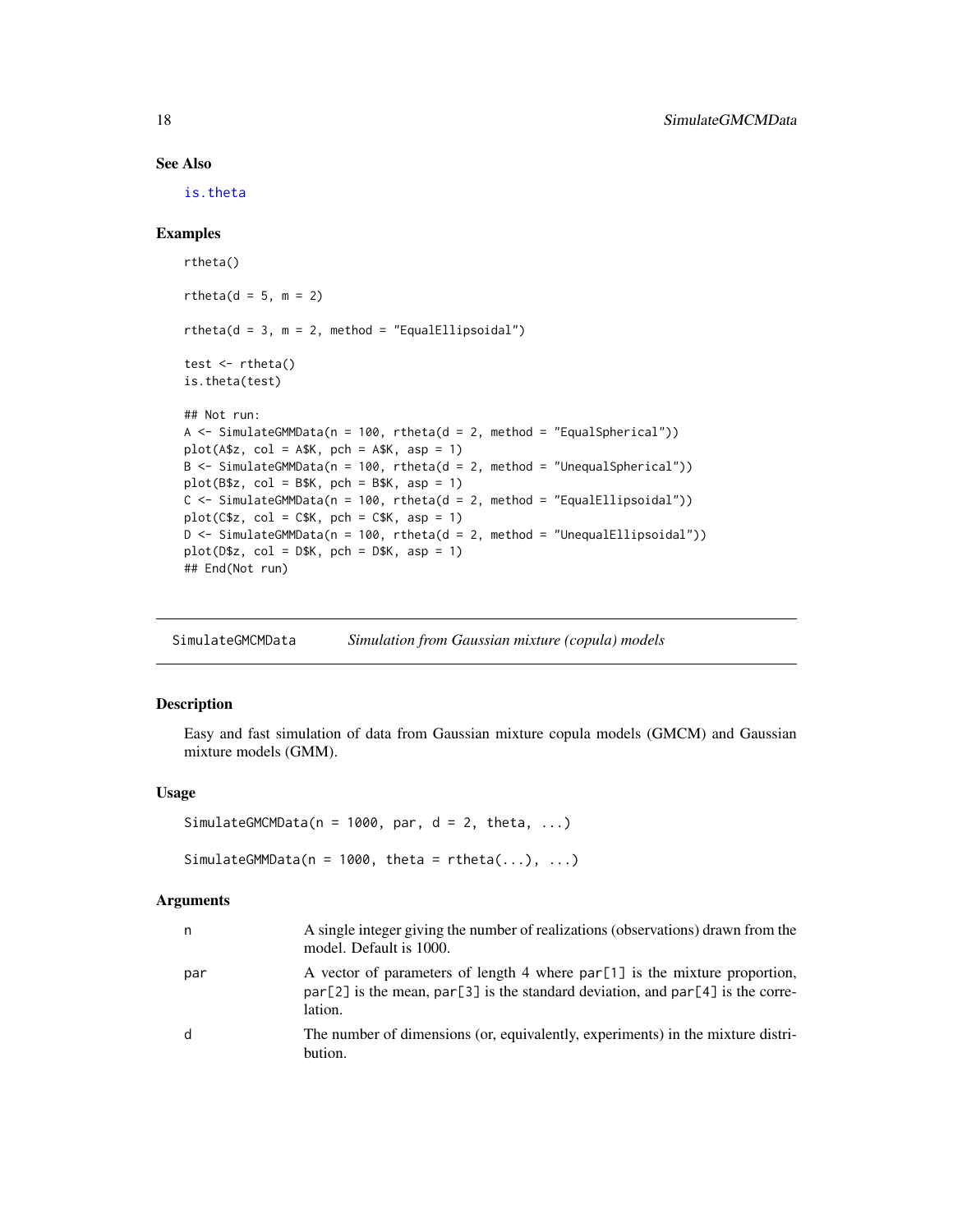<span id="page-18-0"></span>

| theta                   | A list of parameters for the model as described in rtheta.                          |
|-------------------------|-------------------------------------------------------------------------------------|
| $\cdot$ $\cdot$ $\cdot$ | In SimulateGMCMData the arguments are passed to SimulateGMMData. In SimulateGMMData |
|                         | the arguments are passed to rtheta.                                                 |

# Details

The functions provide simulation of  $n$  observations and  $d$ -dimensional GMCMs and GMMs with provided parameters. The par argument specifies the parameters of the Li et. al. (2011) GMCM. The theta argument specifies an arbitrary GMCM of Tewari et. al. (2011). Either one can be supplied. If both are missing, random parameters are chosen for the general model.

#### Value

SimulateGMCMData returns a list of length 4 with elements:

| u     | A matrix of the realized values of the GMCM.                                                        |
|-------|-----------------------------------------------------------------------------------------------------|
| z     | A matrix of the latent GMM realizations.                                                            |
| K     | An integer vector denoting the component from which the realization comes.                          |
| theta | A list containing the used parameters for the simulations with the format de-<br>scribed in rtheta. |
|       | SimulateGMMData returns a list of length 3 with elements:                                           |
| Z     | A matrix of GMM realizations.                                                                       |
| K     | An integer vector denoting the component from which the realization comes.                          |
| theta | As above and in rtheta.                                                                             |

#### Author(s)

Anders Ellern Bilgrau <anders.ellern.bilgrau@gmail.com>

#### References

Li, Q., Brown, J. B. J. B., Huang, H., & Bickel, P. J. (2011). Measuring reproducibility of high-throughput experiments. The Annals of Applied Statistics, 5(3), 1752-1779. doi:10.1214/11- AOAS466

Tewari, A., Giering, M. J., & Raghunathan, A. (2011). Parametric Characterization of Multimodal Distributions with Non-gaussian Modes. 2011 IEEE 11th International Conference on Data Mining Workshops, 286-292. doi:10.1109/ICDMW.2011.135

# See Also

[rtheta](#page-15-1)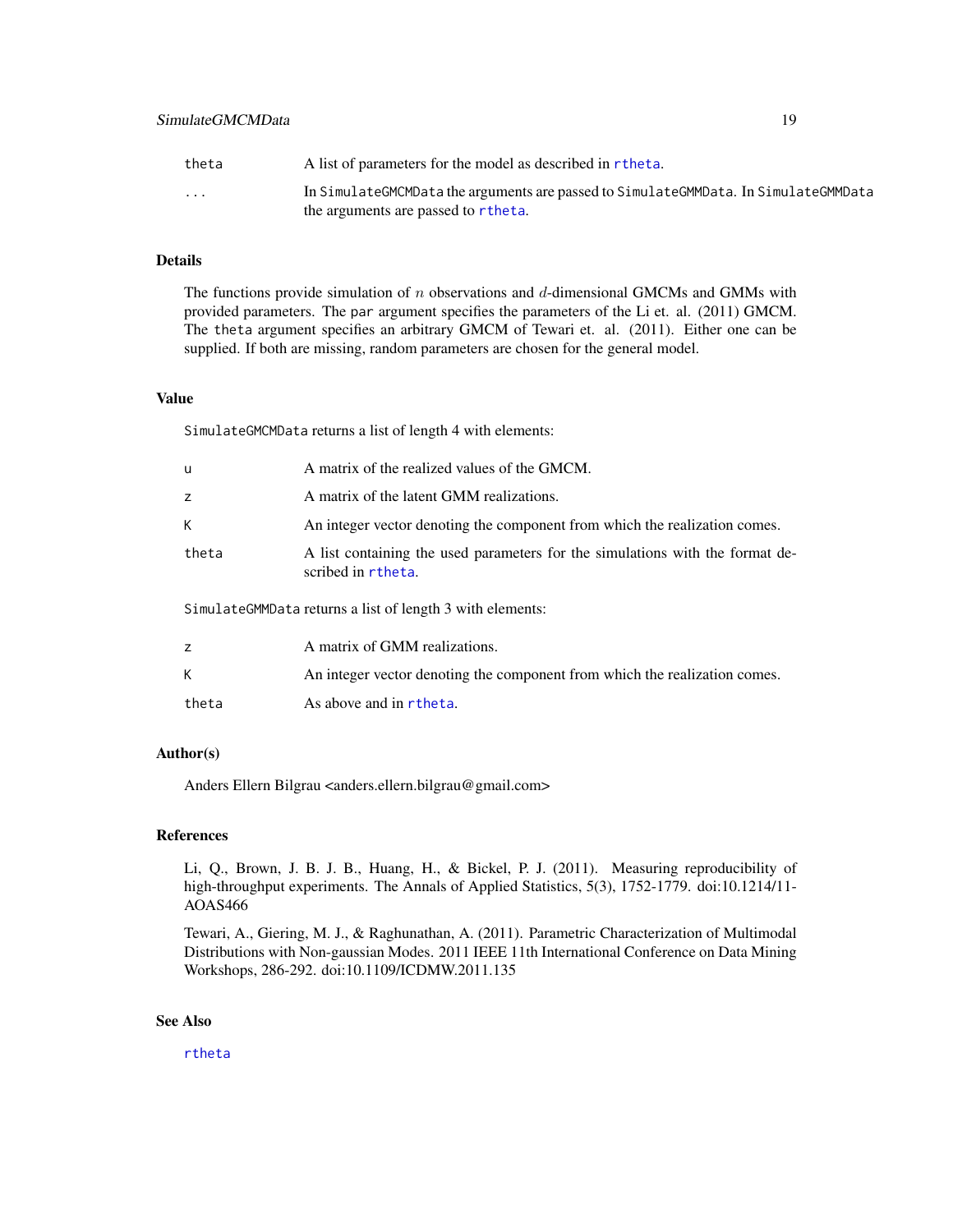# Examples

```
set.seed(2)
# Simulation from the GMM
gmm.data1 <- SimulateGMMData(n = 200, m = 3, d = 2)
str(gmm.data1)
# Plotting the simulated data
plot(gmm.data1$z, col = gmm.data1$K)
# Simulation from the GMCM
gmcm.data1 <- SimulateGMCMData(n = 1000, m = 4, d = 2)
str(gmcm.data1)
# Plotthe 2nd simulation
par(mfrow = c(1,2))plot(gmcm.data1$z, col = gmcm.data1$K)
plot(gmcm.data1$u, col = gmcm.data1$K)
# Simulation from the special case of GMCM
theta \leq meta2full(c(0.7, 2, 1, 0.7), d = 3)
gmcm.data2 <- SimulateGMCMData(n = 5000, theta = theta)
str(gmcm.data2)
# Plotting the 3rd simulation
par(mfrow=c(1,2))
plot(gmcm.data2$z, col = gmcm.data2$K)
```
u133VsExon *Reproducibility between U133 plus 2 and Exon microarrays*

#### Description

This dataset contains a data. frame of unadjusted P-values for differential expression between germinal center cells and other B-cells within tonsils for two different experiments. The experiments differ primarily in the microarray platform used. The first column corresponds the evidence from the Affymetrix GeneChip Human Genome U133 Plus 2.0 Array. The second column corresponds to the Affymetrix GeneChip Human Exon 1.0 ST Array.

# Format

The format of the data.frame is:

plot(gmcm.data2\$u, col = gmcm.data2\$K)

'data.frame': 19577 obs. of 2 variables: \$ u133: num 0.17561 0.00178 0.005371 0.000669 0.655261 ... \$ exon: num 1.07e-01 6.74e-10 1.51e-03 6.76e-05 3.36e-01 ...

<span id="page-19-0"></span>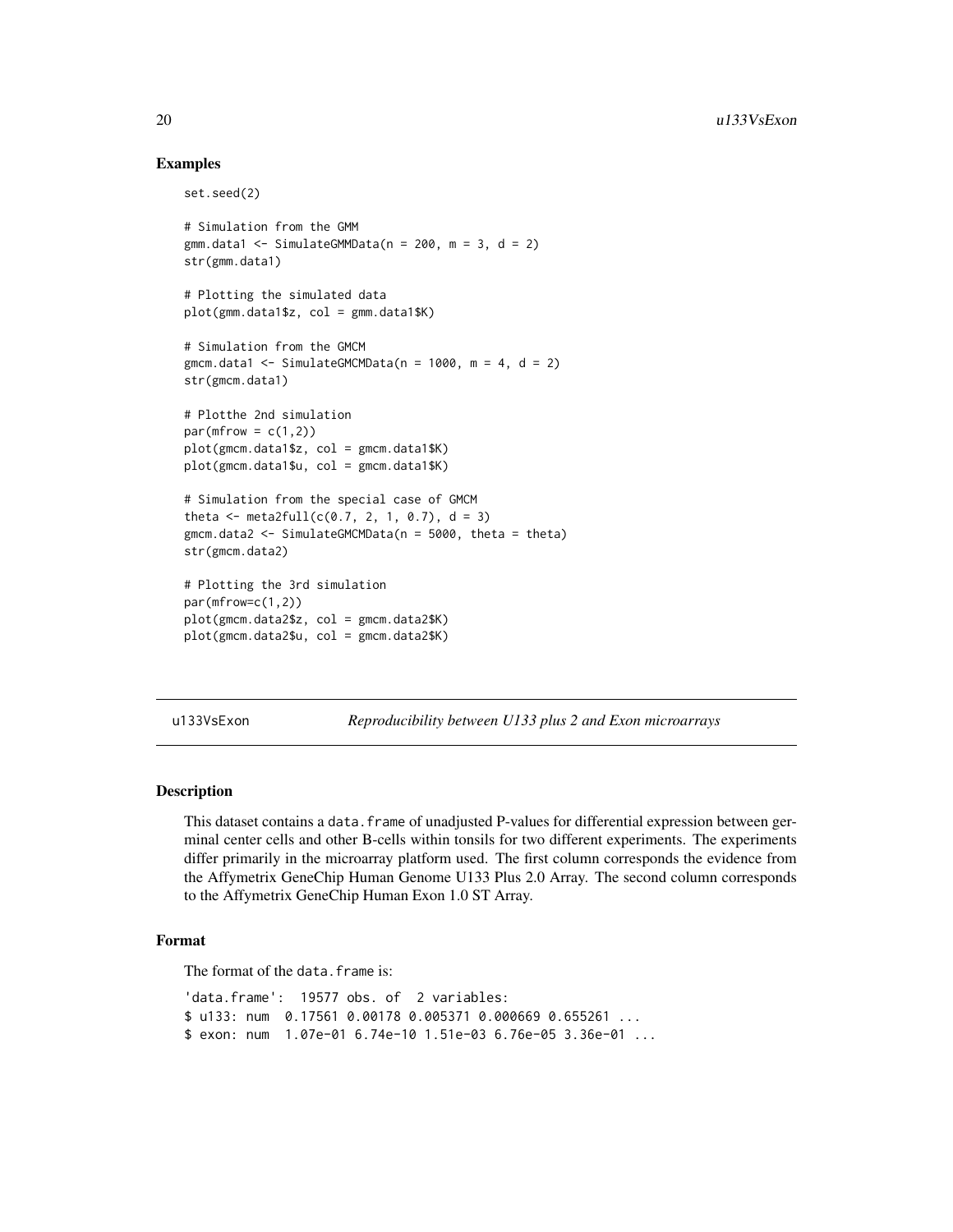<span id="page-20-0"></span>Uhat  $21$ 

# Details

Further details can be found in Bergkvist et al. (2014) and Rasmussen and Bilgrau et al. (2014).

#### Author(s)

Anders Ellern Bilgrau <anders.ellern.bilgrau@gmail.com>

#### References

Bergkvist, Kim Steve, Mette Nyegaard, Martin Boegsted, Alexander Schmitz, Julie Stoeve Boedker, Simon Mylius Rasmussen, Martin Perez-Andres et al. (2014). "Validation and Implementation of a Method for Microarray Gene Expression Profiling of Minor B-Cell Subpopulations in Man". BMC immunology, 15(1), 3.

Rasmussen SM, Bilgrau AE, Schmitz A, Falgreen S, Bergkvist KS, Tramm AM, Baech J, Jacobsen CL, Gaihede M, Kjeldsen MK, Boedker JS, Dybkaer K, Boegsted M, Johnsen HE (2015). "Stable Phenotype Of B-Cell Subsets Following Cryopreservation and Thawing of Normal Human Lymphocytes Stored in a Tissue Biobank." Cytometry Part B: Clinical Cytometry, 88(1), 40-49.

#### Examples

```
data(u133VsExon)
str(u133VsExon)
```

```
# Plot P-values
plot(u133VsExon, cex = 0.5)
```

```
# Plot ranked and scaled P-values
plot(Unit(1-u133VsExon), cex = 0.5)
```
<span id="page-20-1"></span>

Uhat *Fast ranking function*

#### Description

Function for computing the scaled ranks for each column of the input matrix. In other words, the values are ranked column-wise and divided by  $nrow(x) + 1$ . A "1334" ranking scheme is used where the lowest values is awarded rank 1, second lowest value rank 2, and ties are given the maximum available rank.

# Usage

Uhat(x)

#### Arguments

x A numeric matrix of observations to be ranked. Rows correspond to features and columns to experiments.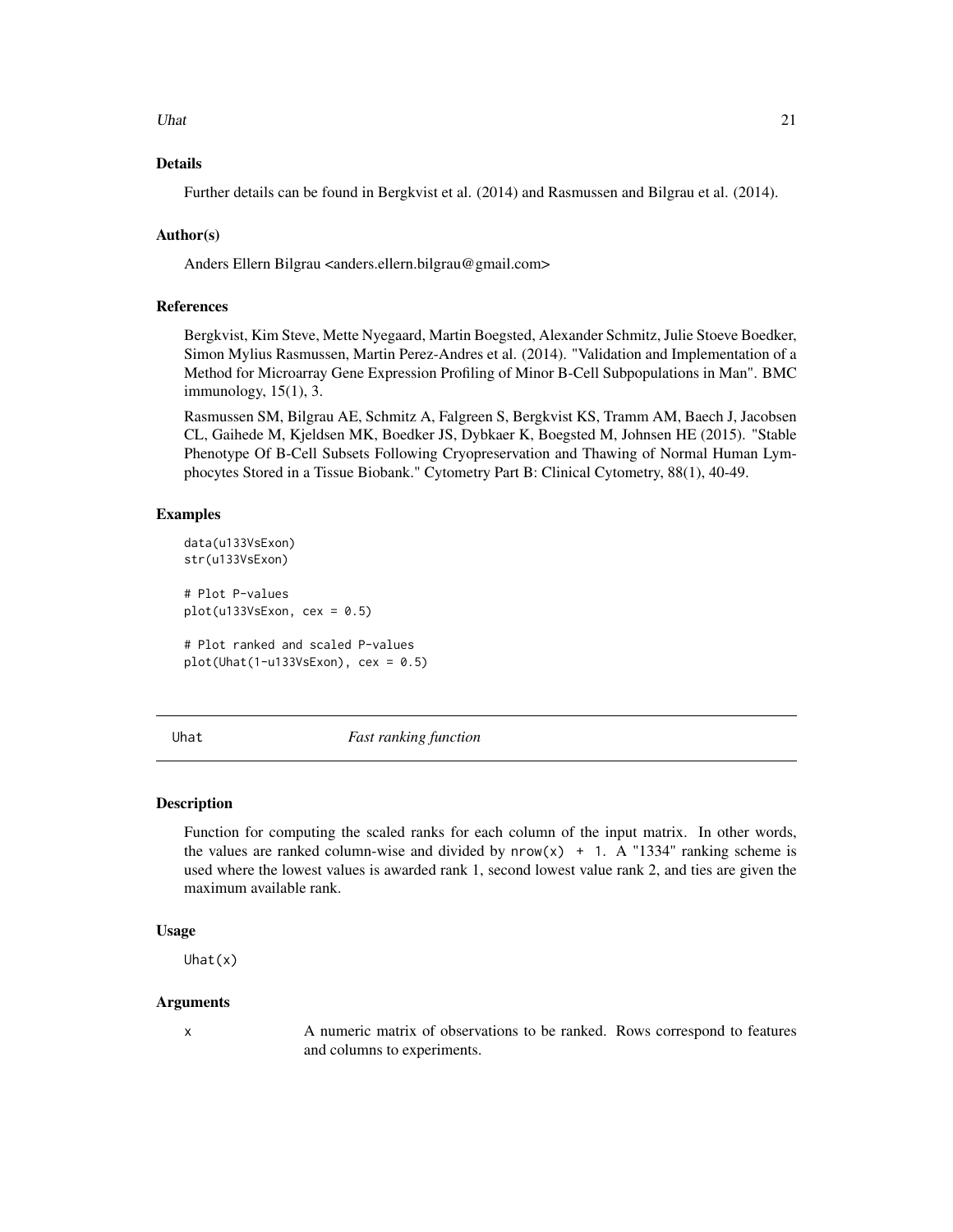# <span id="page-21-0"></span>Value

A matrix with the same dimensions as x of the scaled ranks.

# Author(s)

Anders Ellern Bilgrau <anders.ellern.bilgrau@gmail.com>

# See Also

[SimulateGMMData](#page-17-2), [SimulateGMCMData](#page-17-1)

# Examples

```
data <- SimulateGMMData()
par(mfrow = c(1,2))plot(data$z, xlab = expression(z[1]), ylab = expression(z[2]))
plot(Uhat(data$z),
     xlab = expression(hat(u)[1]),
     ylab = expression(hat(u)[2]))
```